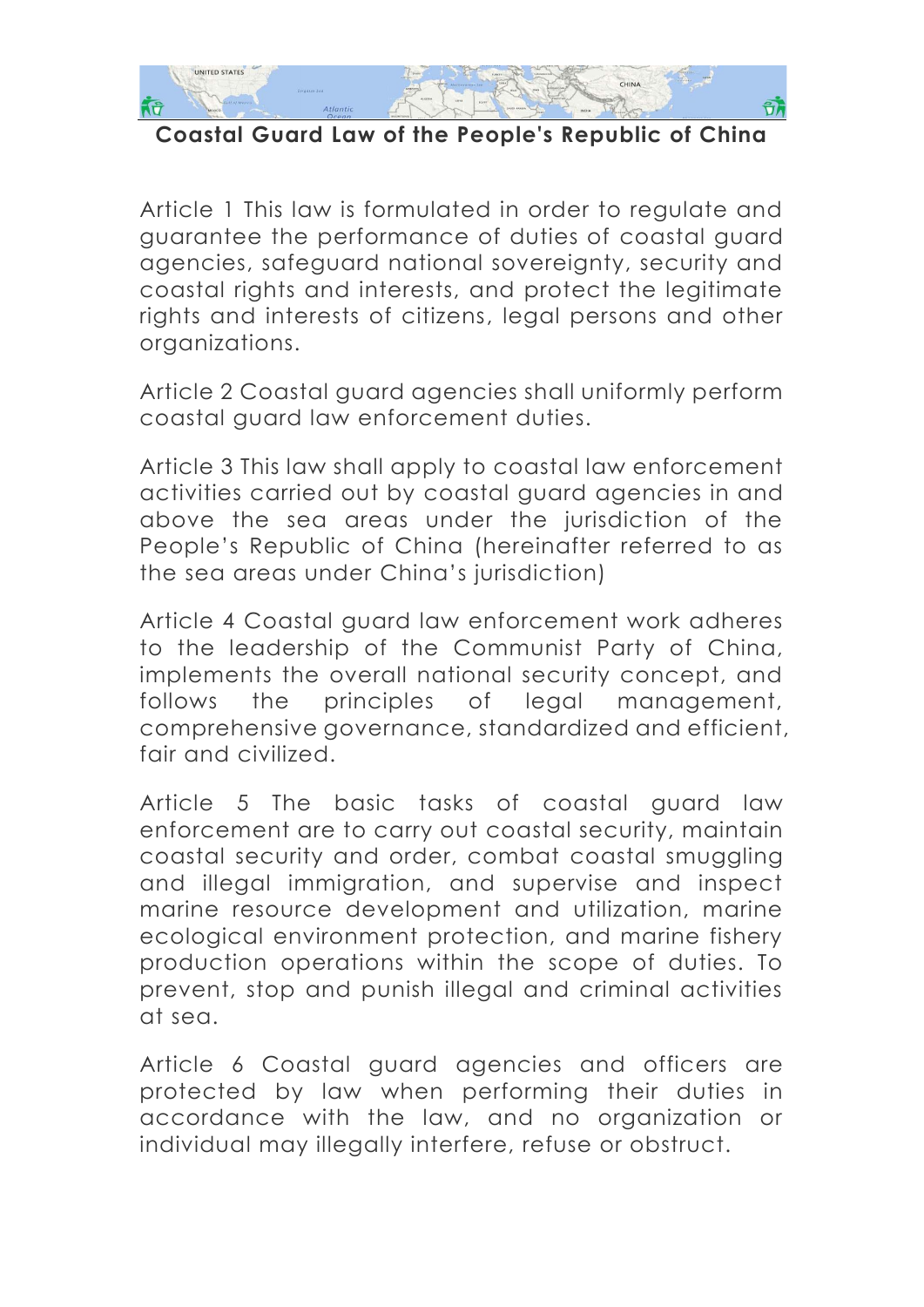

Article 7 The coastal guard officers shall abide by the Constitution and laws, uphold honor, be loyal to their duties, be disciplined, strictly enforce the law, and be honest and clean.

Article8 The State establishes a coordination mechanism for land and sea coordination, division of labor, scientific and efficient coastal law enforcement cooperation. Relevant departments of the State Council, coastal local people's governments, relevant military departments and coastal guard agencies shall strengthen cooperation and cooperation with each other to do a good job in coastal law enforcement.

Article 9 Organizations and individuals that have made outstanding contributions to coastal guard law enforcement activities shall be commended and rewarded in accordance with relevant laws and regulations.

Article 10 The State shall set up workstations in the coastal areas in accordance with administrative divisions and mission areas to be responsible for coastal guard law enforcement in the areas under their jurisdiction. The China Coast Guard shall lead its subordinate coast guard agencies to carry out coastal law enforcement in accordance with relevant national regulations.

Article 11 The jurisdiction of the coastal guard agency shall be reasonably delineated and adjusted according to the needs of coastal guard law enforcement, and may not be restricted by administrative divisions. The delimitation and adjustment of the jurisdiction of the coastal guard agency shall be announced to the public in a timely manner and the relevant agencies shall be notified.

Article 12 Coastal guard agencies shall perform the following duties according to law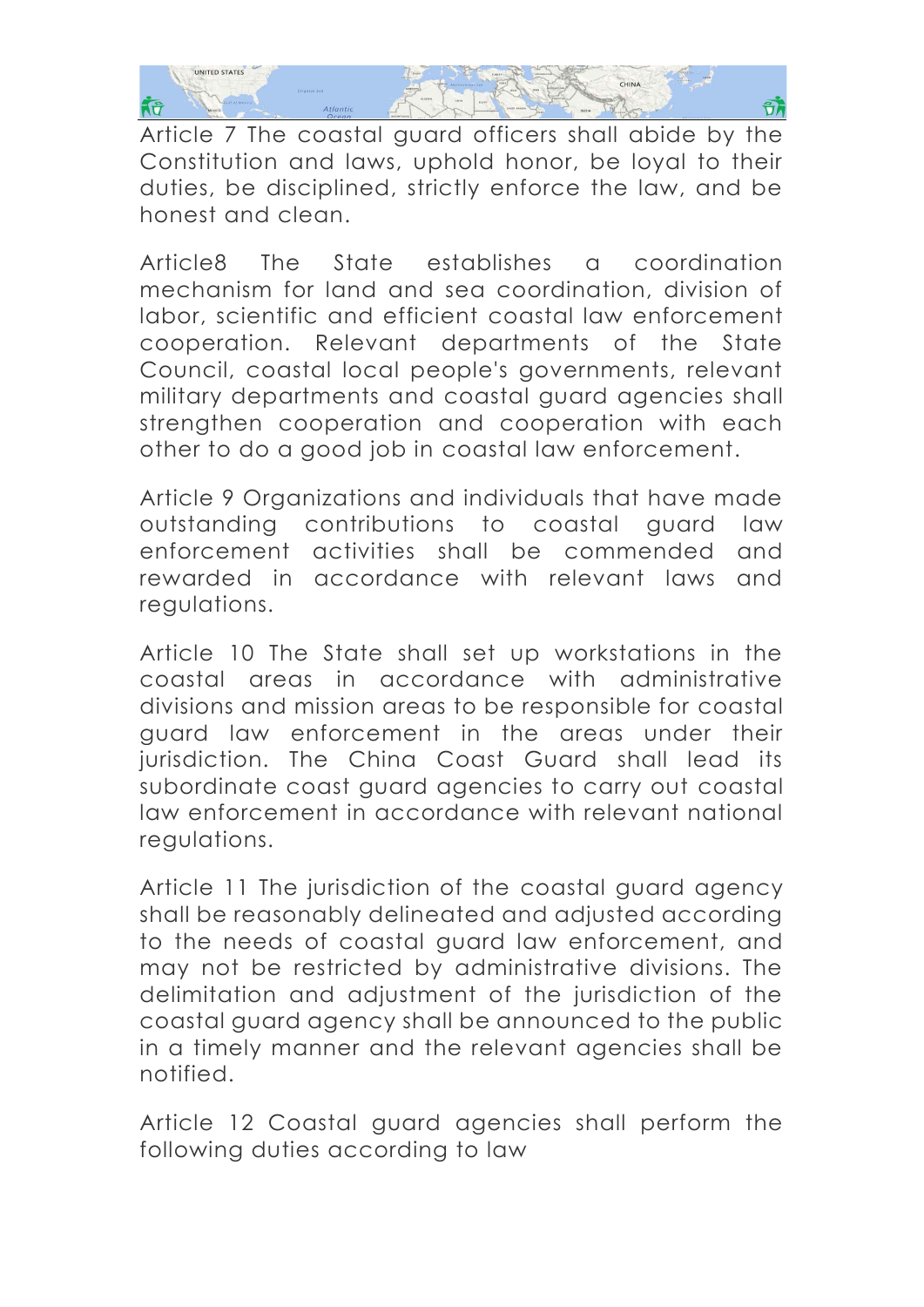

(1) Carrying out patrols and vigilance in the waters under jurisdiction of China, guarding key islands and reefs, managing and protecting coastal boundaries, and preventing, stopping and eliminating acts that endanger national sovereignty, security and coastal rights and interests:

(2) Implement security protection for important coastal targets and major activities, and take necessary measures to protect the safety of key islands and reefs, as well as artificial islands, facilities and structures in the exclusive economic zone and the continental shelf;

(3) Implement coastal security management, investigate and punish coastal violations of security management, entry and exit management, prevent and deal with coastal terrorist activities, and maintain coastal security order;

(4) Carrying out inspections of transportation vehicles or goods, articles, and persons suspected of smuggling at sea, and investigating and punishing illegal acts of smuggling at sea;

(5) Use of sea areas, protection of islands and development and utilization of uninhabited islands, exploration and development of marine mineral resources, laying and protection of submarine electrical (optical) cables and pipelines, marine survey and measurement, marine basic surveying and mapping, and foreign-related marine scientific research within the scope of responsibility Supervise and inspect other activities, investigate and deal with illegal acts;

(6) Supervise and inspect marine engineering construction projects, marine pollution damage caused by marine dumping of waste, and protection and utilization of the coastline of nature reserves to the sea within the scope of responsibility, investigate and deal with illegal acts, and participate in marine environmental pollution accidents in accordance with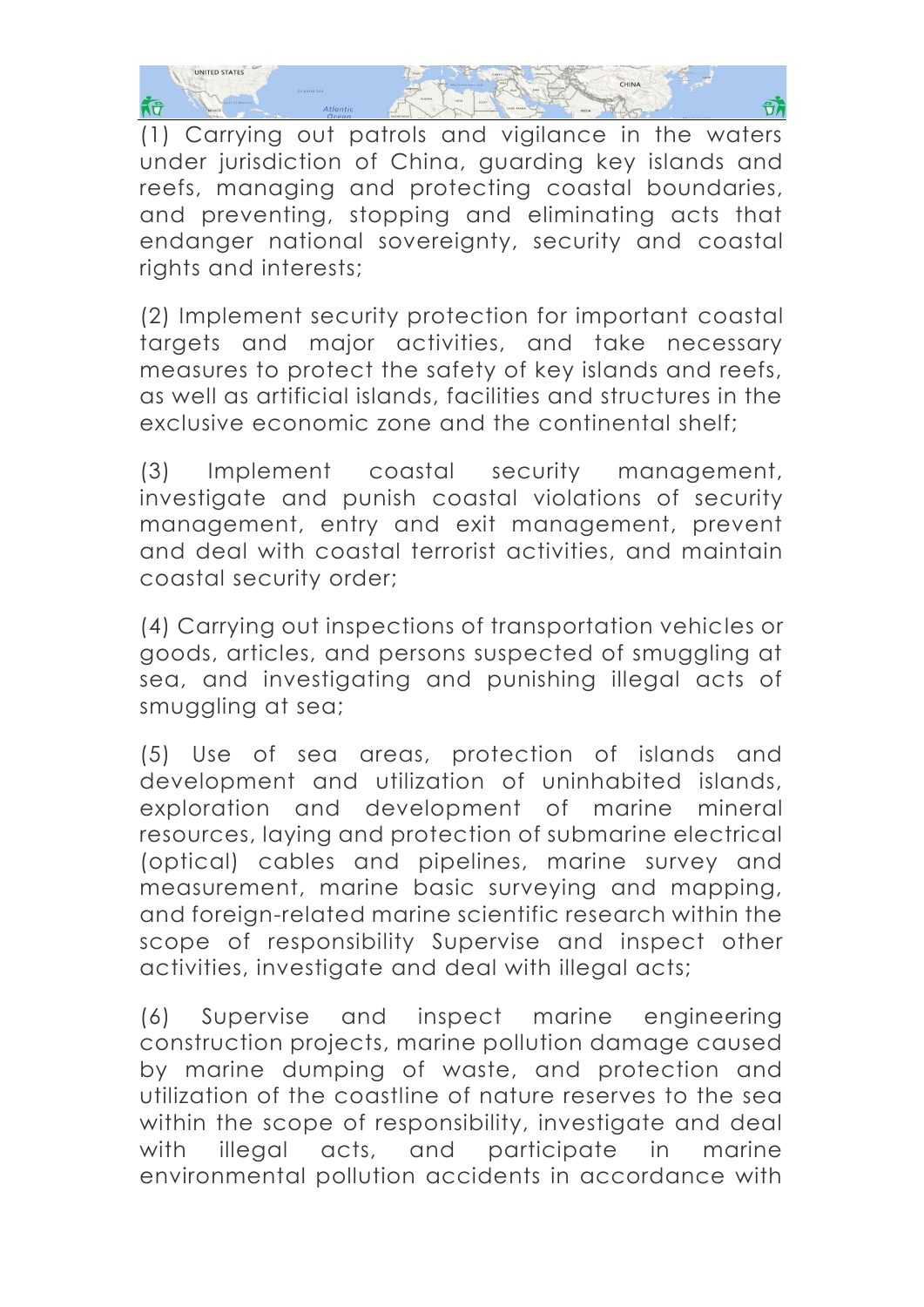

the prescribed authority Emergency response and investigation and handling;

(7) Supervise and inspect activities such as fishery production operations, marine wildlife protection and other activities in the waters outside the prohibited fishing zone line of motor fishing boats and specific fishery resources, Investigate and deal with illegal acts, organize or participate in the investigation and handling of marine fishery production safety accidents and fishery production disputes in accordance with the law.

(8) Prevent, stop and investigate coastal criminal activities;

(9) Dealing with emergencies at sea in accordance with the relevant national division of responsibilities;

(10) In accordance with laws, regulations and international conventions that China has concluded and participated in, undertake relevant law enforcement tasks in areas outside China jurisdiction;

(11) Other duties stipulated by laws and regulations.

The division of responsibilities between the coastal guard agency and the competent departments of public security, natural resources, ecological environment, transportation, fishery administration, and customs shall be implemented in accordance with relevant national regulations.

Article 13 Coastal guard agencies shall promptly notify the relevant competent authorities when they receive urgent requests for assistance due to natural disasters, accidents and disasters at sea, and actively carry out emergency rescue and rescue.

Article 14 Central state agencies shall provide professional guidance for coastal guard law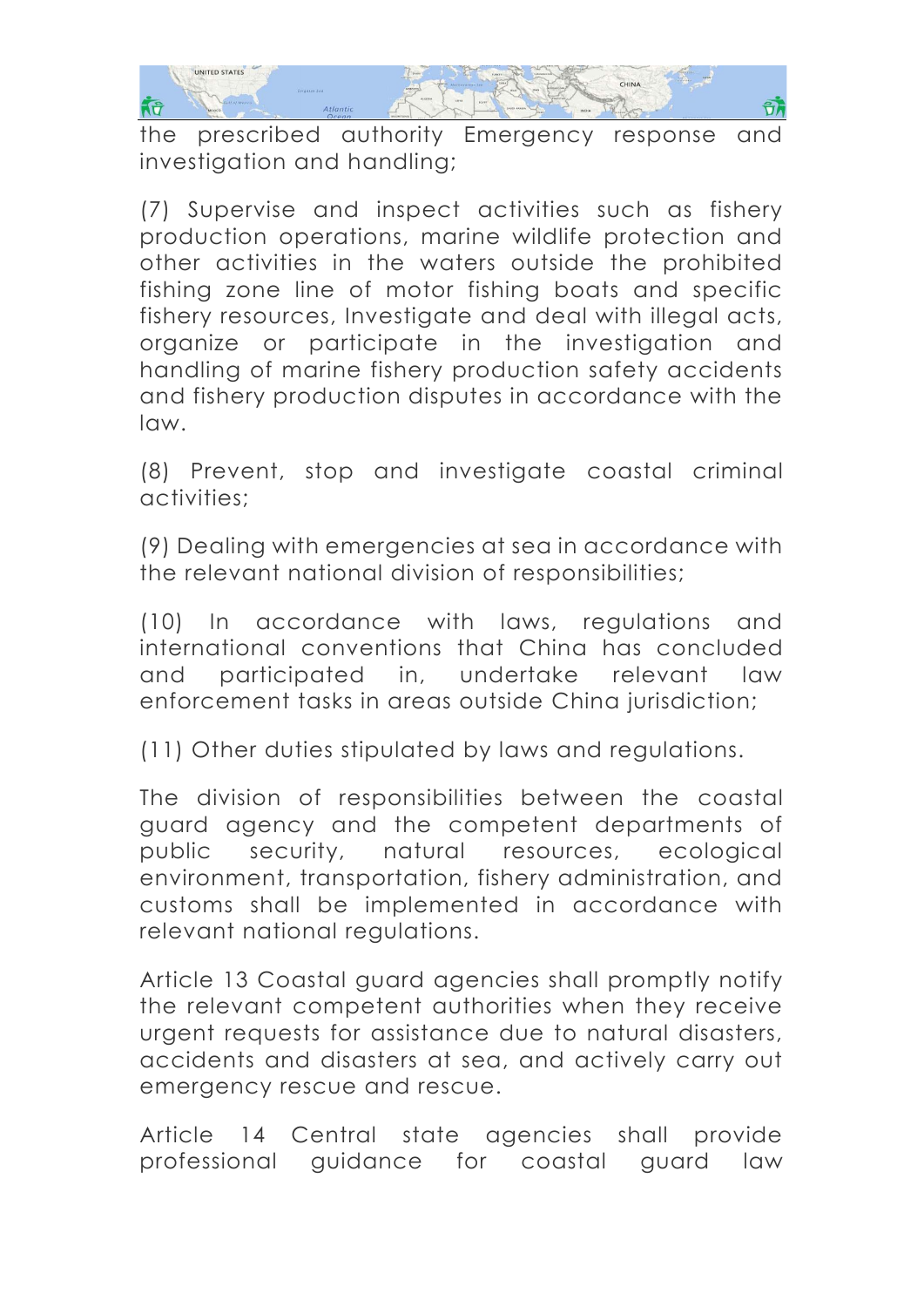

enforcement in accordance with relevant regulations.

Article 15 The China Coast Guard and its coastal division bureaus, in accordance with relevant national regulations, coordinate and guide coastal guard law enforcement teams to carry out relevant law enforcement work such as sea area use, island protection and development, marine ecological environment protection, and marine fishery management. According to the needs of coastal guard law enforcement, the China Coast Guard and its coastal divisions can coordinate and organize the ships and personnel of coastal law enforcement teams to participate in major coastal law enforcement actions.

Article 16 In order to maintain coastal safety and order, the coastal guard agency has the right to identify and verify foreign flag ships sailing, berthing, and operating in the waters under the jurisdiction of China, and to determine the basic information of the ship and its navigation and operations. For foreign flag ships suspected of violating the law, the coastal guard agency has the right to take measures such as tracking and monitoring.

Article 17 For foreign flag ships that illegally enter China's territorial waters and the waters within them, the coastal guard agency has the right to order them to leave immediately, or take measures such as detention, forced leaving, or forced towing.

Article 18 When performing coastal security tasks, the coastal guard agency may board and inspect ships sailing, berthing, and operating in the waters under the jurisdiction of China. When boarding and inspecting ships, the coastal guard agency shall pass clear instructions to require the inspected ships to stop for inspection. The inspected ship shall stop and accept the inspection in accordance with the instructions and provide necessary assistance; if it refuses to cooperate with the inspection, the coastal guard agency may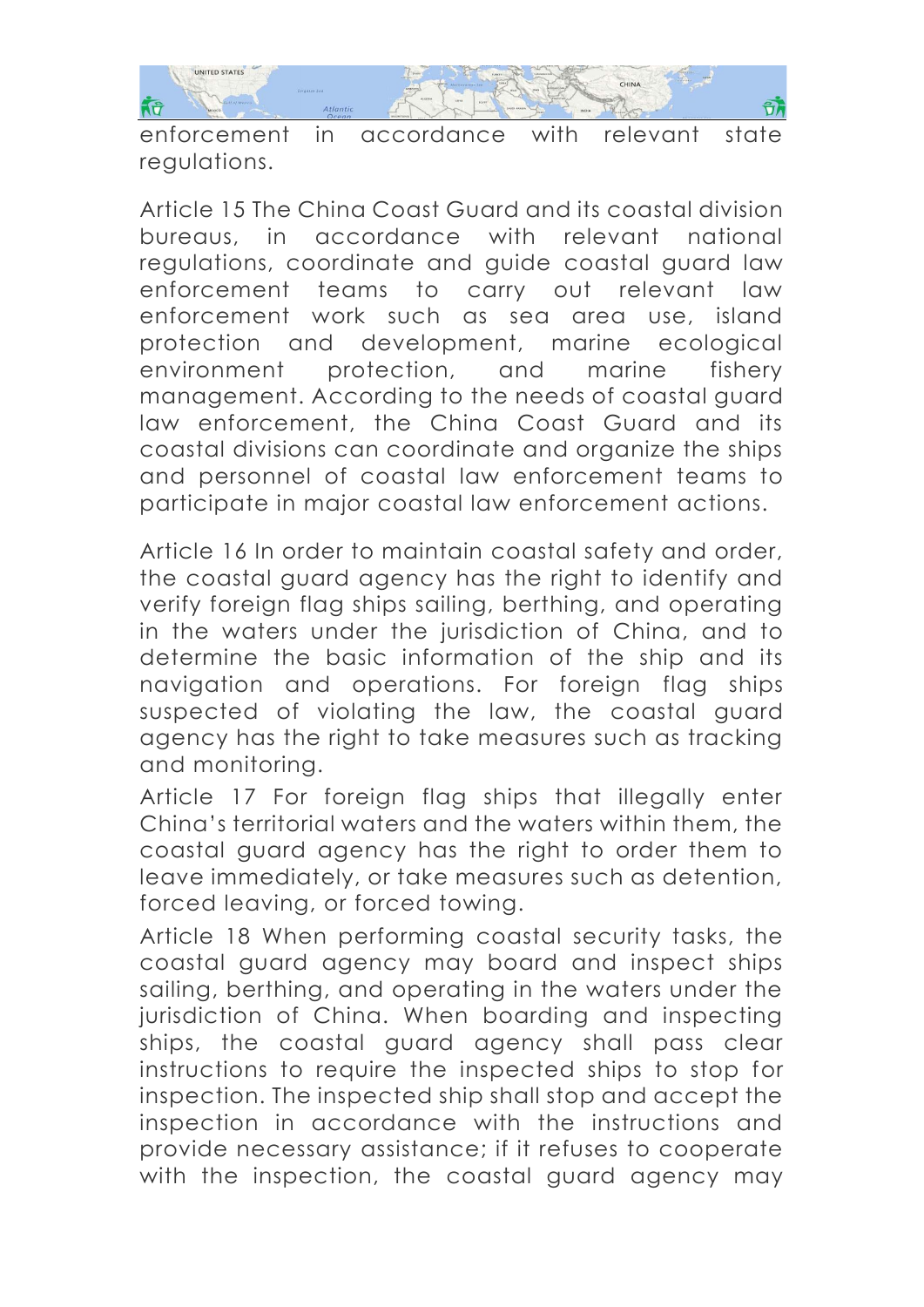

compulsory inspection; if it escapes from the scene, the coastal guard agency shall have the right to take necessary measures to intercept and pursue it. The coastal guard agency inspects ships and has the right to inspect the certificates, materials and personnel identity information related to ships and production operation permits, inspect ships and their cargo and articles, and investigate and collect evidence on relevant illegal facts. With regard to boarding, inspection, interception and hot pursuit of foreign flag ships, the relevant provisions of the international conventions that China has concluded and participated in shall be observed.

Article 19 Due to the urgent needs of handling coastal emergencies, the coastal guard agency may take the following measures

(1) Order the ship to stop navigation and operation;

(2) Order the ship to change course or sail to a designated place;

(3) Order the persons on board to disembark, or restrict or prohibit persons from boarding or disembarking;

(4) Order ships to unload cargo, or restrict or prohibit ships from unloading cargo;

(5) Other measures stipulated by laws and regulations.

Article 20 Without the approval of the competent authority of our country, if foreign organizations and individuals construct buildings, structures, and install various fixed or floating devices in the sea areas and islands under our jurisdiction, the coastal guard agency has the right to order them to stop the above illegal acts or Demolition within a time limit; the coastal guard agency has the right to stop or force the demolition for those who refuse to stop illegal activities or do not demolish within the time limit.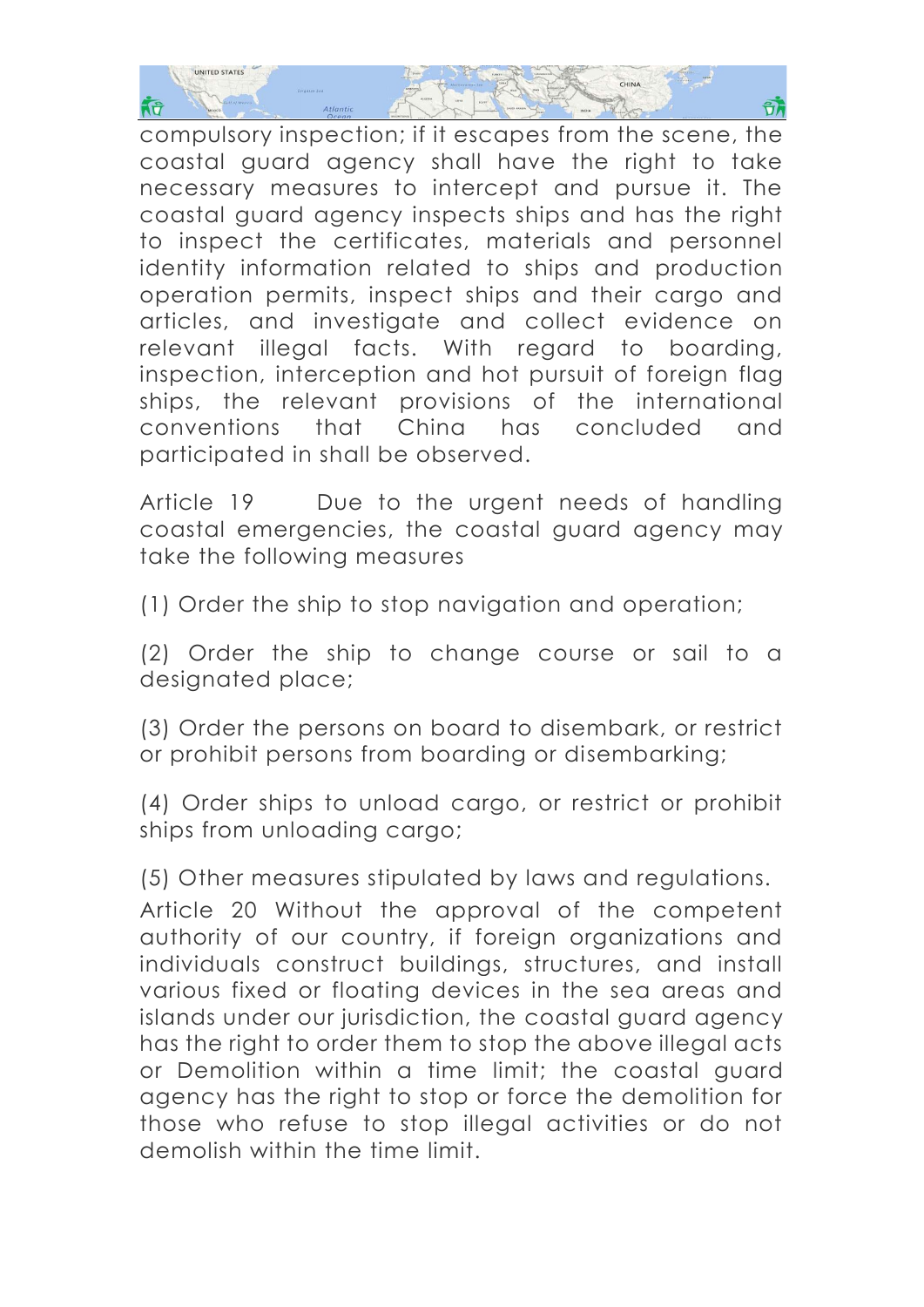

Article 21 For foreign military ships and foreign government ships used for non-commercial purposes that violate Chinese laws and regulations in the waters under China jurisdiction, the coastal guard agency has the right to take necessary warning and control measures to stop them and order them to leave immediately relevant sea areas; for those who refuse to leave and cause serious harm or threats, the coastal guard agency has the right to take measures such as forced eviction and forced towing.

Article 22. When national sovereignty, sovereign rights, and jurisdiction are being illegally infringed by foreign organizations and individuals at sea, or are facing an imminent danger of illegal infringement, the coastal guard agency has the right to take measures including, use all necessary measures including weapons to stop the infringement and eliminate danger.

Article 23 Coastal guard agencies shall impose administrative penalties, including restrictions on personal freedom, on organizations and individuals that violate coastal security, customs, development and utilization of marine resources, marine ecological environment protection, marine fishery management, administrative enforcement or other measures.

Coastal guard agencies supervise and inspect offshore production sites in accordance with laws and regulations on the development and utilization of marine resources, marine ecological environment protection, and marine fishery management. Coastal guard agencies have the right to collect and obtain evidence from relevant organizations and individuals due to the need to investigate coastal violations. Relevant organizations and individuals should truthfully provide evidence. In order to maintain coastal security and order, the coastal guard agency conducts on-thespot interrogation, inspection or continued interrogation of persons suspected of violating the law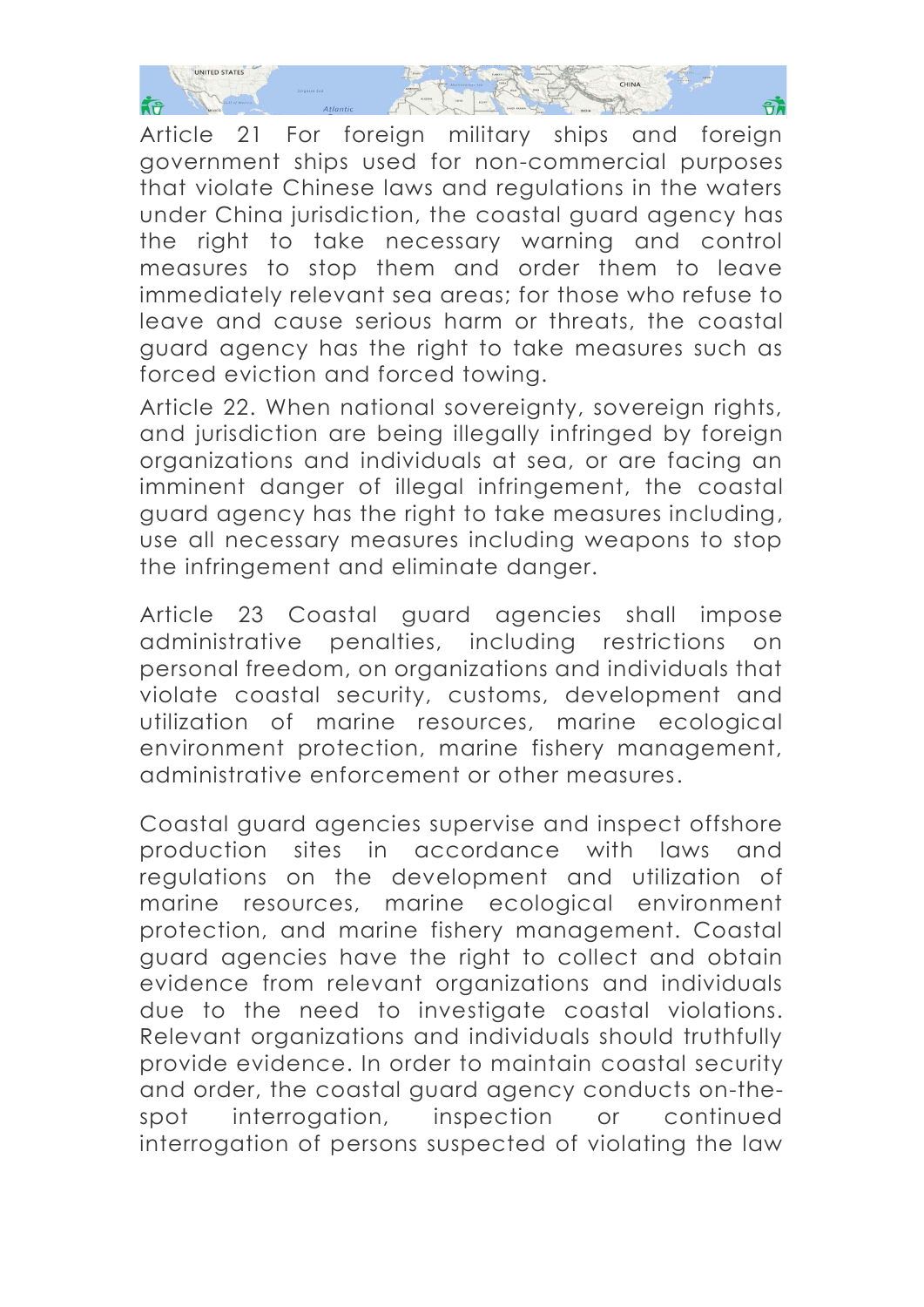

or crime, in accordance with the provisions of the People's Guard Law of the People's Republic of China.

Article 24 If a coastal guard agency needs to board, inspect, intercept, or pursue related ships due to administrative law enforcement, it shall be implemented in accordance with Article 18 of this Law.

Article 25 Under any of the following circumstances, the provincial coastal guard bureau and its above guard agency may delineate temporary coastal security zones in the waters under China jurisdiction to restrict or prohibit the ship or personnel' pass or stay

(1) It is necessary to perform coastal security tasks;

(2) It is necessary to combat illegal and criminal activities at sea;

(3) When needed to deal with emergencies at sea;

(4) What is needed to protect marine resources and ecological environment;

(5) Other situations that require the delimitation of temporary coastal security zones.

When delimiting a temporary coastal security zone, the area scope, security period, management measures and other matters of the temporary coastal security zone shall be specified and announced. Among them, those that may affect the safety of coastal traffic should seek the opinions of the coastal administrative agency before delineation, and apply to the coastal administrative agency for the issuance of navigational notices and navigational warnings in accordance with relevant regulations; involving military use of the sea or may affect the safety and use of coastal military installations In case of a violation, the consent of relevant military departments shall be obtained according to law.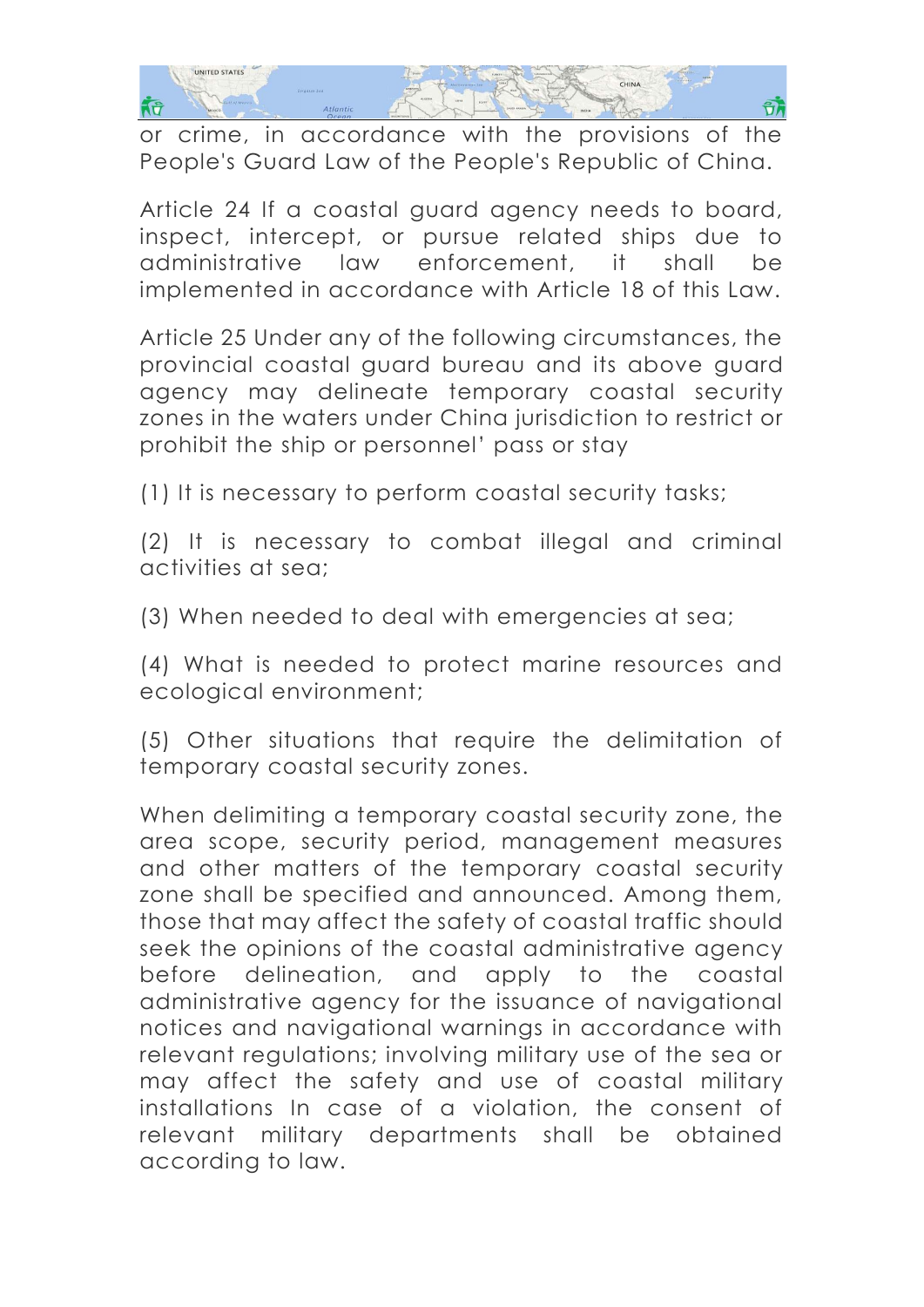

Where there is no need to continue to restrict or prohibit ships or personnel's pass or stay, the coastal guard agency shall promptly lift the alert and make an announcement.

Article 26 For ships that are under investigation for suspected violations of the law, the coastal guard agency may order them to suspend navigation, operations, berth at designated locations or prohibit them from leaving the port. When necessary, the coastal guard agency may escort the suspected ship to a designated location for investigation and handling.

Article 27 Ships of international organizations, foreign organizations, and individuals have been approved by the competent authority of China to engage in fishery production operations, other natural resource exploration and development, marine scientific research, submarine electrical (optical) cables and pipeline laying in the sea areas under China jurisdiction The coastal guard agency shall supervise in accordance with the law, and may send law enforcement personnel to supervise the ship.

Article 28 In order to prevent, stop and punish violations of laws and regulations concerning security, customs, finance, health, or entry and exit management in China land territory, internal waters or territorial waters, coastal guard agencies have the right to exercise control in the contiguous zone The right to implement administrative compulsory measures or other measures prescribed by laws and regulations in accordance with the law.

Article 29 The facts of violation of the law are conclusive, and in any of the following circumstances, the law enforcement personnel of the coastal guard agency may make a penalty decision on the spot

(1) Imposing a fine or warning of less than 500 yuan on an individual and a fine or warning of less than 5,000 yuan on a unit;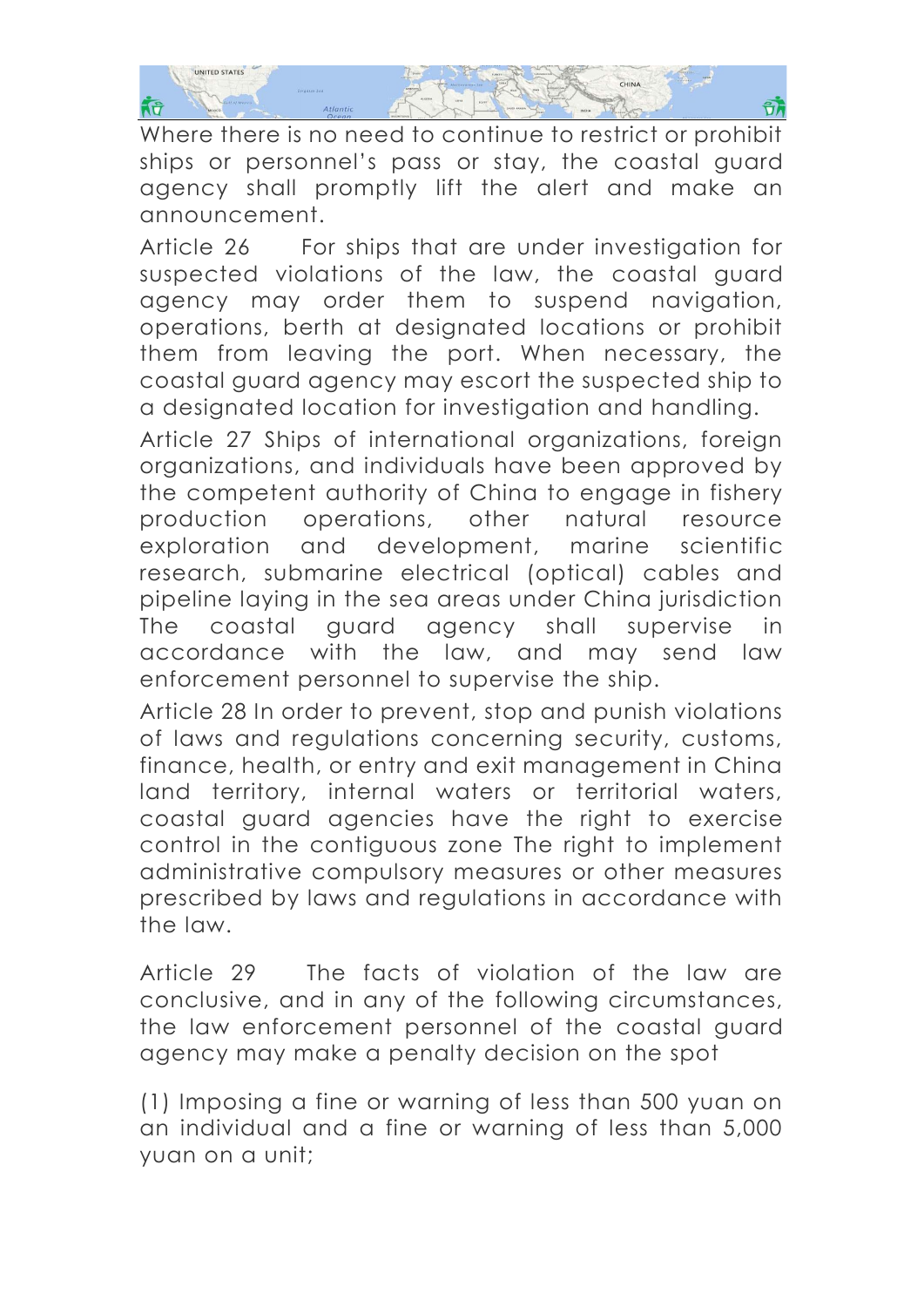

(2) The decision on fines is not made on the spot at sea and it is difficult to be punished afterwards.

The penalty decision made on the spot shall be reported to the coastal guard agency for the record in time.

Article 30 For coastal administrative cases where onthe-spot penalties are not applicable, but the facts are obvious, the parties voluntarily admit their mistakes and punished, and have no objection to the illegal facts and the application of the law, the coastal guard agency may, after obtaining the written consent of the parties, adopt simplified methods of obtaining evidence and review Measures such as examination and approval are handled quickly.

For coastal administrative cases that meet the requirements for rapid processing, if the parties acknowledge the illegal facts, admit their mistakes and punished them in their own written materials or in the interrogation transcripts, and have key evidence such as audio-visual materials, electronic data, and inspection transcripts that can be mutually confirmed, the coastal guard agency may no longer Carry out other investigations and evidence collection.

The use of equipment such as law enforcement recorders to record the interrogation process can replace written interrogation records. When necessary, provide a text description of the key content and corresponding time period of the audiovisual materials. For fast-handled coastal administrative cases, the coastal guard agency shall make a handling decision within 48 hours after the parties arrive in the case.

Article 31 There is one of the following circumstances in coastal administrative cases, and fast handling is not applicable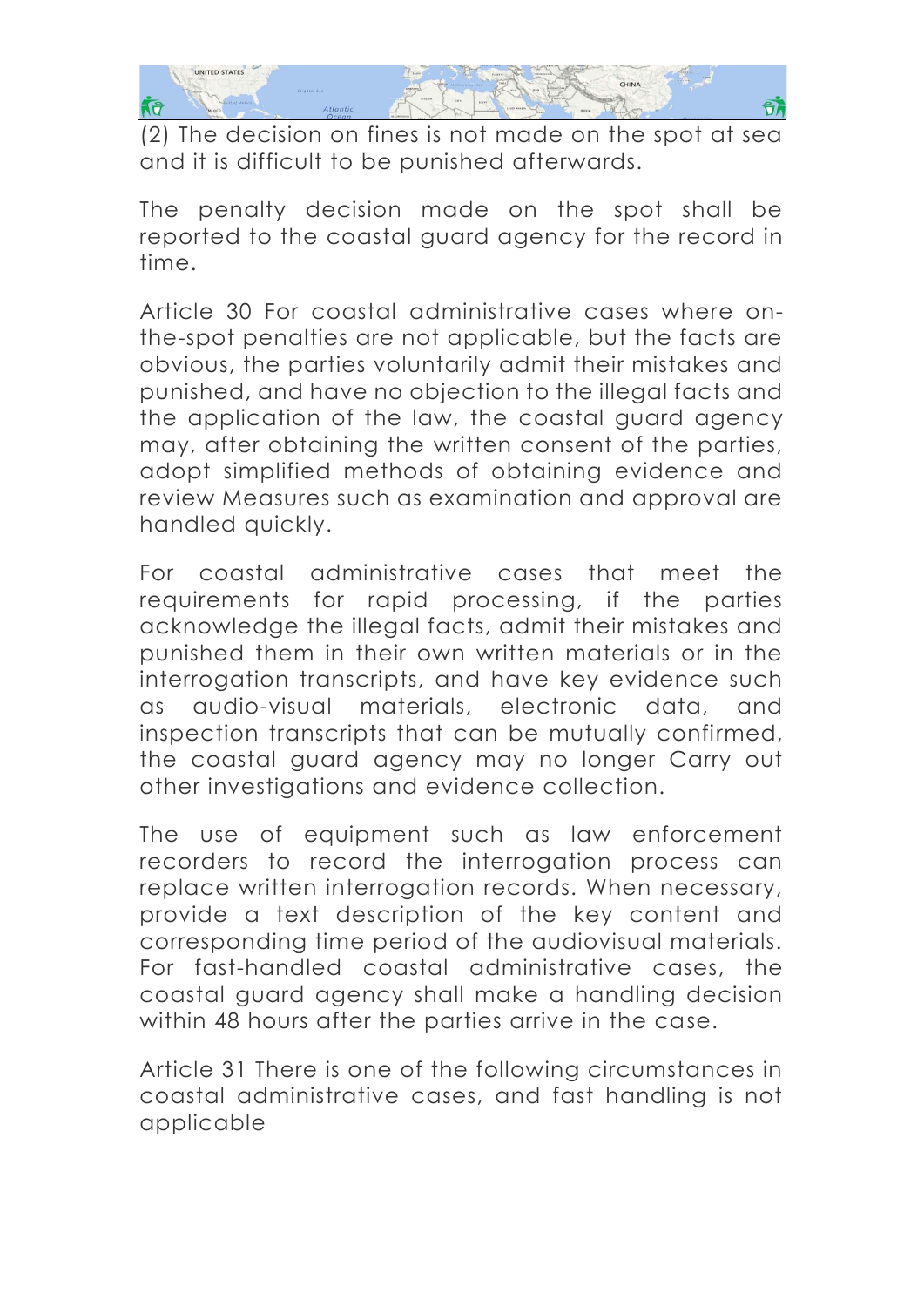

(1) The hearing evidence procedure should be applied in accordance with the law;

(2) The administrative detention more than ten days may be imposed;

(3) Those with major social impact;

(4) It may be suspected of committing a crime;

(5) Other situations that are not suitable for quick processing.

Article 32 Before the coastal guard agency implements administrative compulsory measures, law enforcement officers shall report to the person in charge of the coastal guard agency and obtain approval. If the situation is urgent and the administrative compulsory measures need to be implemented on the spot at sea, it should be reported to the person in charge of the coastal guard agency within 24 hours, and the approval procedures should be completed in time after arrival; if it is impossible to report to the person in charge of the coastal guard agency within 24 hours due to force majeure, It shall report to the person in charge of the coastal guard agency within 24 hours after the force majeure effect is eliminated. If the person in charge of the coastal guard agency believes that administrative compulsory measures should not be taken, it shall be lifted immediately.

Article 33 If the party fails to implement the penalty decision within the time limit, the coastal guard agency that made the penalty decision may take the following measures according to law

(1) If a fine is not paid when it is due, an additional fine of 3% of the fine shall be imposed daily;

(2) Auctioning or selling the sealed or seized property in accordance with the law, or transferring the frozen deposits and remittances to offset the fine;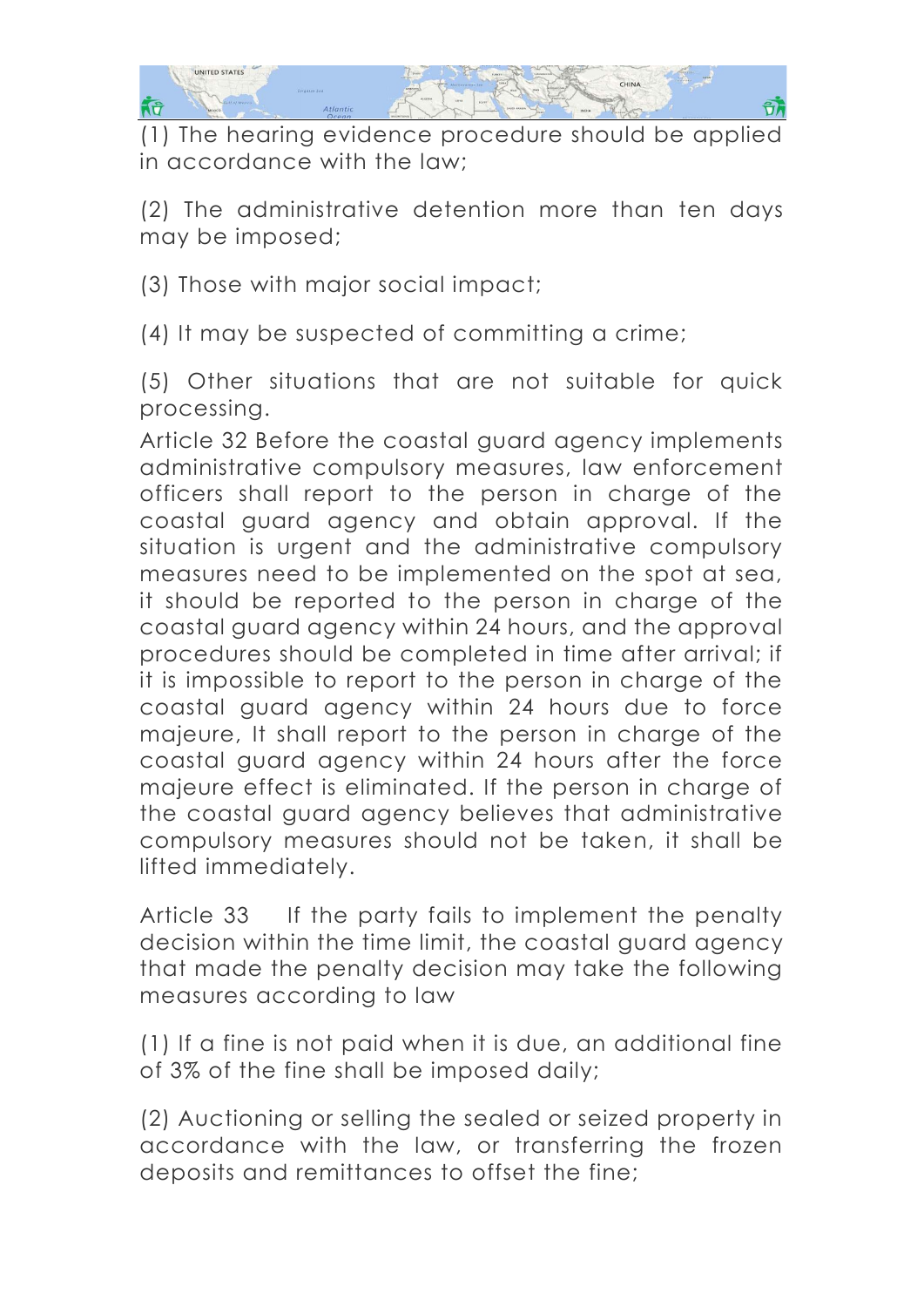

(3) According to the law, adopt other administrative enforcement methods.

The situation when this law and other laws do not support the coastal guard agency to implement administrative enforcement, the coastal guard agency shall apply to the people's court for enforcement.

Article 34 The division of jurisdiction over coastal administrative cases by coastal guard agencies at all levels shall be prescribed by the China Coast Guard. If the coastal guard agency and other agencies have disputes over the jurisdiction of coastal administrative cases, the coastal guard agency and other agencies shall conduct consultations in accordance with the principle of facilitating investigation and handling of the case.

Article 35 When a coastal guard agency handles a coastal administrative case, if there is an evidence to prove that the party committed an act of deliberately destroying evidence at sea by dumping items into the sea, and causing difficulties for the coastal guard agency to produce evidence, it may combine other evidence to presume the relevant violation facts are established, unless the parties have sufficient evidence to overturn.

Article 36 Coastal guard agencies carry out coastal guard law enforcement work such as patrol, alert, interception, hot pursuit, etc., and use law enforcement ships and aircraft marked with logos to indicate their identity. When a coastal guard agency conducts administrative law enforcement investigations or inspections, there shall be no less than two law enforcement officers, and they shall proactively show their law enforcement credentials to indicate their identity. The parties or other relevant personnel have the right to require law enforcement officers to show law enforcement certificates.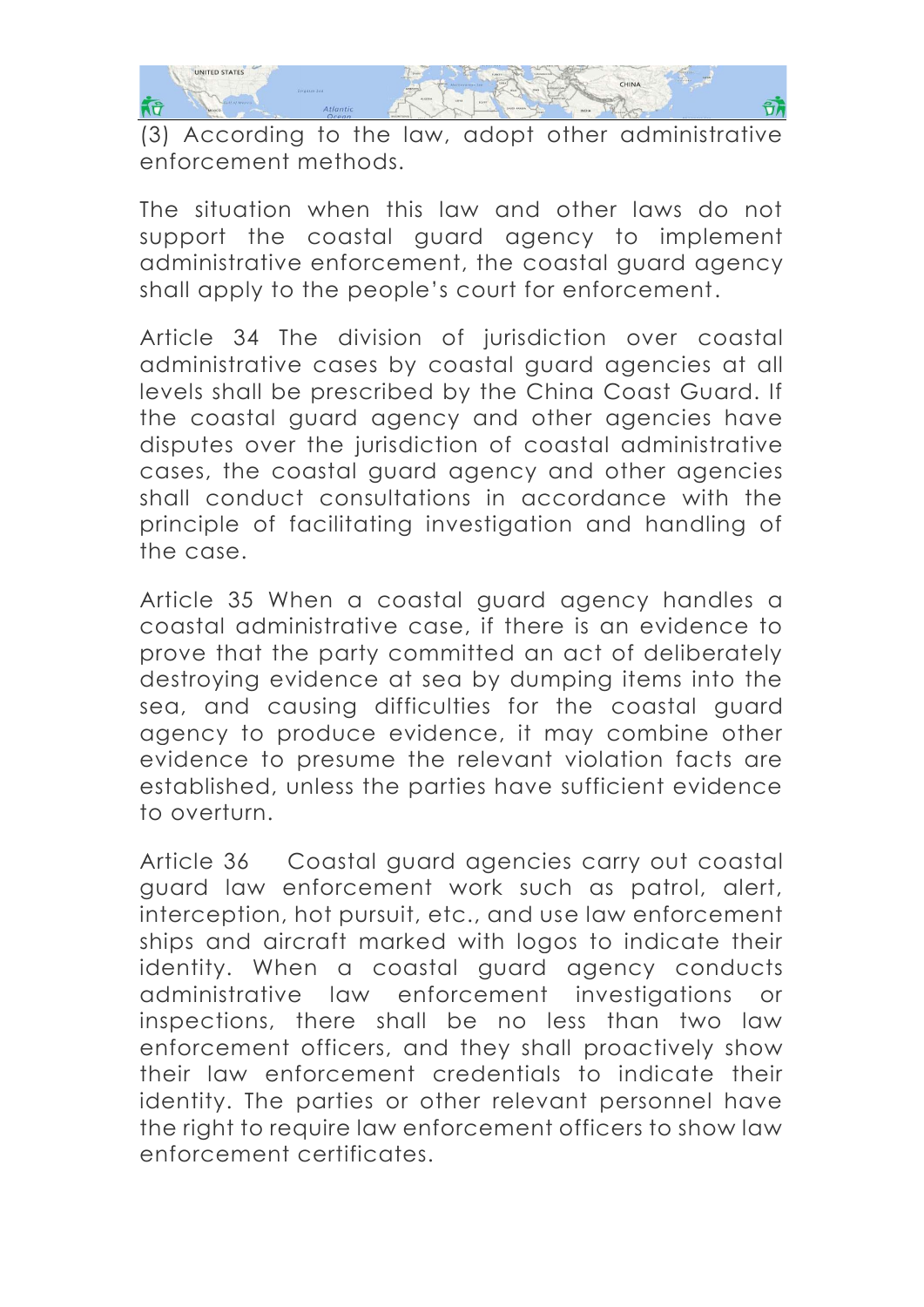

Article 37 The procedures for coastal guard agencies to carry out coastal administrative law enforcement, which are not provided in this law, shall be governed by the "Administrative Punishment Law of the People's Republic of China", "Administrative Mandatory Law of the People's Republic of China", and "Public Security Management Punishment Law of the People's Republic of China" and other relevant laws.

Article 38 When handling criminal cases at sea, coastal guard agencies shall exercise investigative powers in accordance with the Criminal Procedure Law of the People's Republic of China and the relevant provisions of this law, and adopt investigative measures and criminal compulsory measures.

Article 39 After the coast guard agency has placed a case on file, it shall follow the Criminal Procedure Law of the People's Republic of China and Relevant regulations, after strict approval procedures, can take technical investigation measures and submit them to relevant agencies for execution in accordance with regulations. The hunting down of criminal suspects and defendants who are wanted or who have approved or decided to arrest, after approval, technical investigation measures necessary for the hunt may be taken.

Article 40 If a criminal suspect who should be arrested, the coastal guard agency may issue a wanted order in accordance with regulations and take effective measures to pursue the arrest. Where a coastal guard agency issues a wanted order against a criminal suspect, it may consult with the public security agency to assist in the hunt.

Article 41 If a coastal guard agency needs to board, inspect, intercept, and pursue related ships for handling coastal criminal cases, it shall be implemented in accordance with the provisions of Article 18 of this Law.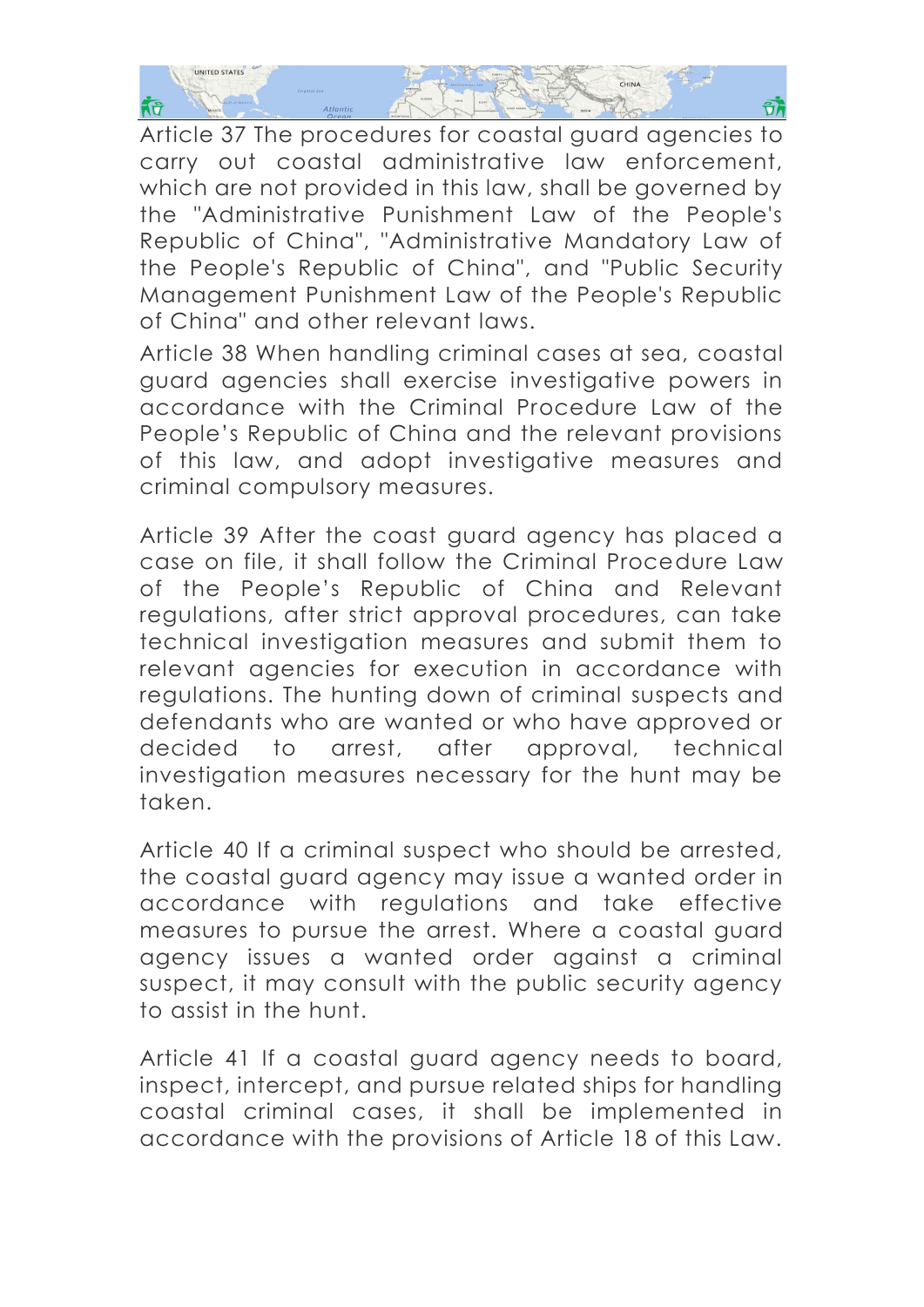

Article 42 If a coastal guard agency, people's procuratorate, or people's court decides to release a suspect or defendant in a coastal criminal case on bail pending trial, it shall be executed by the coastal guard agency in the place where the bailed person awaits trial. Where there is no coastal guard agency in the place of residence of the person released on guarantee, the local public security organ shall assist in the execution.

Article 43 Coastal guard agencies, people's procuratorates, and people's courts decide to conduct residential surveillance on criminal suspects or defendants in coastal criminal cases in accordance with the law, the coastal auard agencies shall enforce them at the residence of the resident under surveillance; If the city or county where the coastal guard agency is located does not have a fixed residence, it can be executed in the designated residence. For crimes suspected of endangering national security or terrorist activities, where the execution in the residence may hinder the investigation, the execution may also be executed in the designated residence with the approval of the higher-level coastal guard agency. However, it shall not be executed in a prison or a special case-handling place.

Article 44 The coastal guard workstation is responsible for investigating coastal criminal cases that occur within its jurisdiction.

The Municipal Coastal Guard Bureau uses the coastal guard agency to investigate major crimes endangering national security, terrorist crimes, foreign-related crimes, economic crimes, group crimes, and other major crimes within its jurisdiction.

Higher-level coastal guard agencies may investigate coastal criminal cases within the jurisdiction of lowerlevel coastal guard agencies if they deem it necessary; lower-level coastal guard agencies may report coastal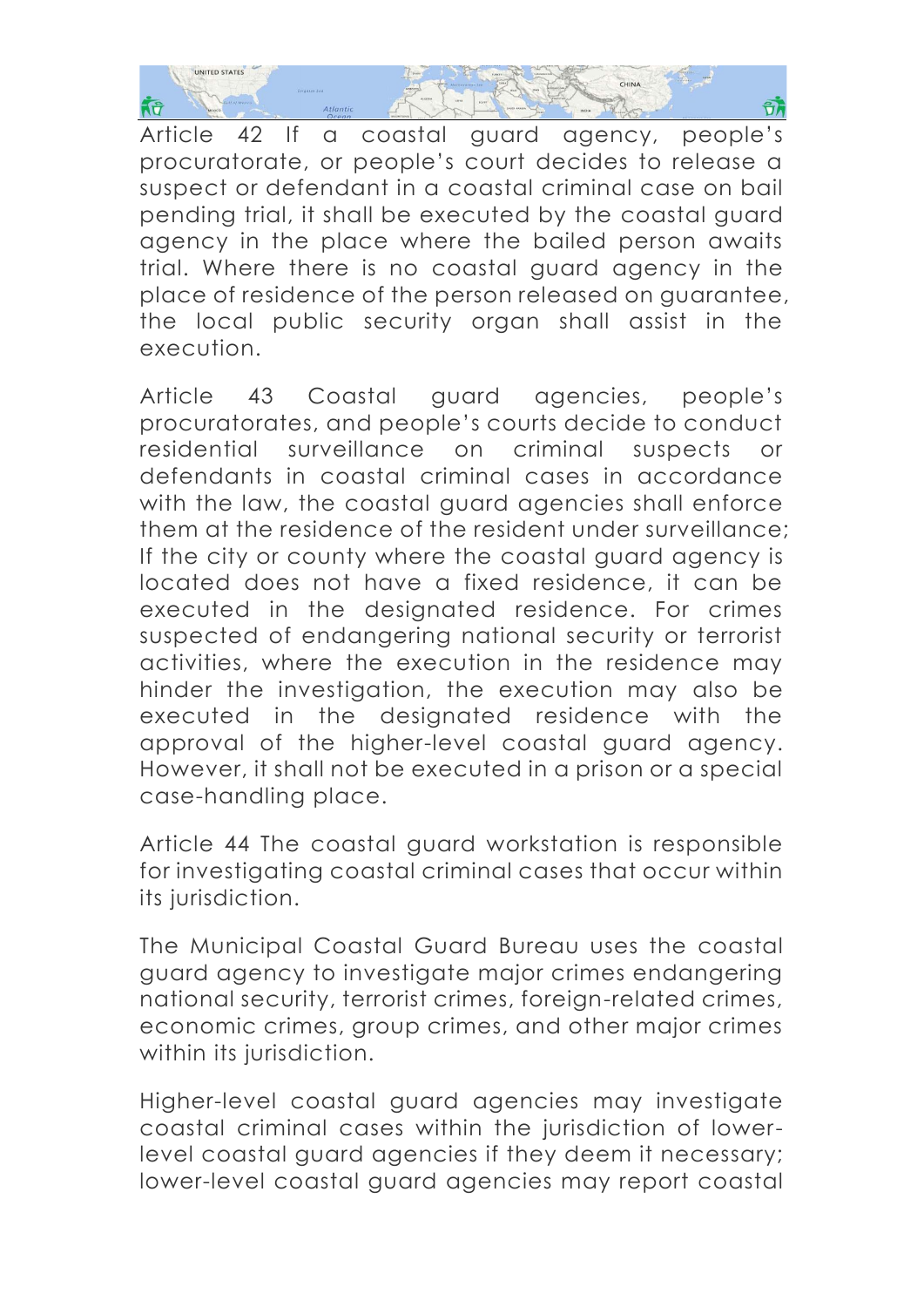

criminal cases that require investigation by higher-level coastal guard agencies to higher-level coastal guard agencies for their jurisdiction.

Article 45 Where a coastal guard agency handles coastal criminal cases and needs to apply for approval of arrest or transfer for prosecution, it shall apply or transfer to the corresponding people's procuratorate in the locality.

Article 46 In any of the following circumstances, the officers of the coastal guard agency may use guard equipment or other equipment and tools on site

(1) It is necessary to force the ship to stop sailing when boarding, inspecting, intercepting, or pursuing a ship in accordance with the law;

(2) Forcibly driving away or towing the ship according to law;

(3) Obstacles or hindrances encountered in the execution of duties according to law;

(4) Other situations where illegal and criminal acts need to be stopped on the spot.

Article 47 In any of the following circumstances, the officers of the coastal guard agency may use handheld weapons if the warning is invalid

(1) Ship is evidenced carrying criminal suspects or illegally carrying weapons, ammunition, state secret materials, drugs and other items, and refuses to obey the stopping order;

(2) A foreign flag ship enters the waters under the jurisdiction of China to illegally engage in production activities, refuses to obey the stopping order or refuses to accept boarding or inspection in other ways, and the use of other measures is not sufficient to stop the illegal act.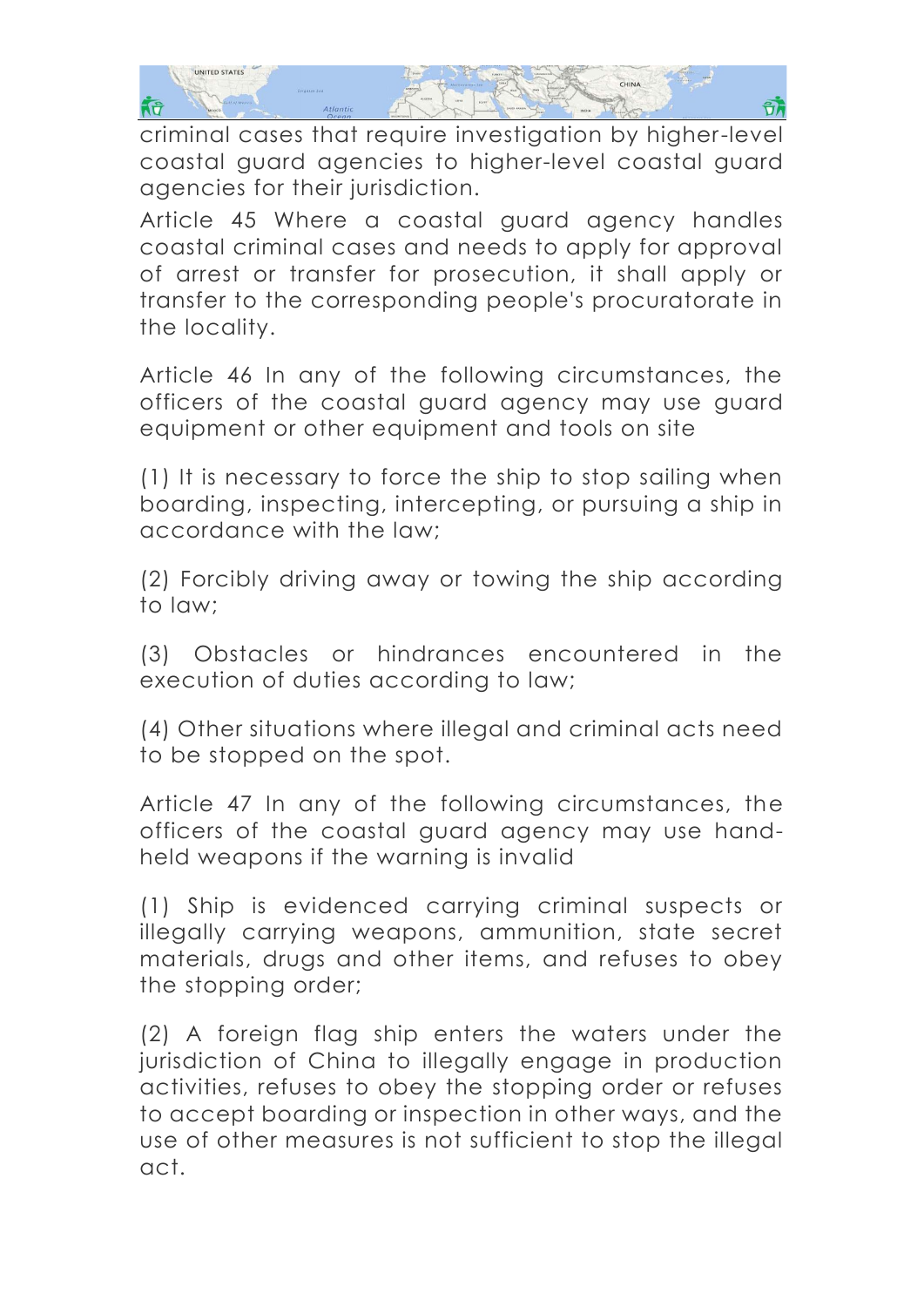

Article 48 In one of the following circumstances, the officers of the coastal guard agency may use not only hand-held weapons, but also shipborne or airborne weapons

(1) Performing coastal anti-terrorism missions;

(2) Dealing with serious incidents of violence at sea;

(3) Law enforcement ships or aircraft are attacked by weapons or other dangerous methods.

Article 49 If the officers of the coastal guard use weapons in accordance with the law, they may use the weapons directly if they are too late to warn or may cause more serious harm after the warning.

Article 50 The officers of the coastal guard agency shall, based on the nature, degree and urgency of the illegal and criminal acts and the perpetrators, reasonably judge the necessary limits of the use of weapons, and try to avoid or reduce unnecessary casualties and property losses.

Article 51 The use of guard equipment and weapons by the officers of coastal guard agencies, which is not stated in this law, shall be implemented in accordance with the provisions of the people's quard on the use of guard equipment and weapons and other relevant laws and regulations.

Article 52 The State establishes a funding guarantee mechanism that is compatible with the coastal guard agency's coastal law enforcement tasks and construction development. The required funds are included in the budget in accordance with relevant state regulations.

Article 53 Relevant departments of the State Council, local people's governments at or above the county level along the coast, and their relevant departments,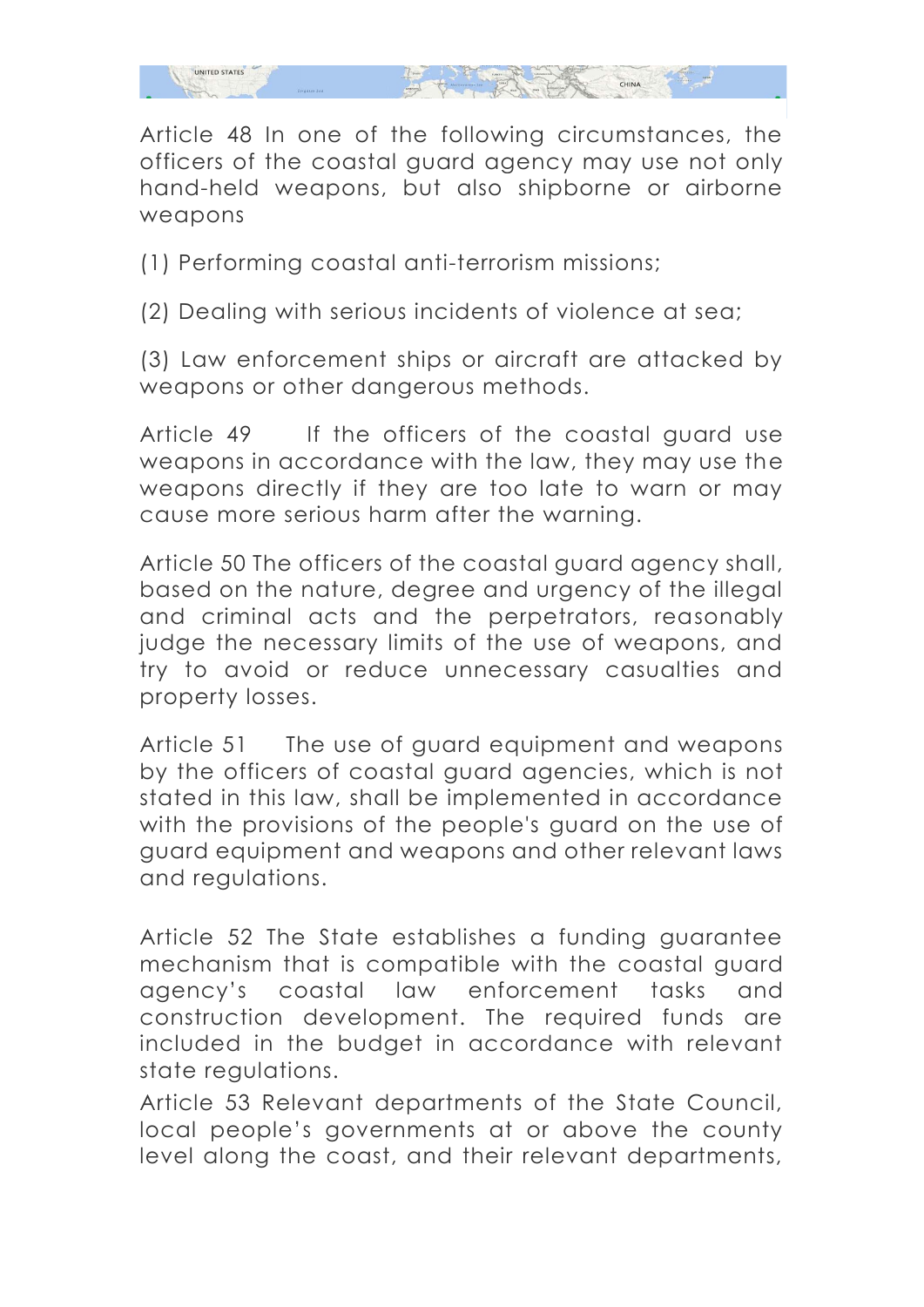

shall, when compiling territorial and spatial plans and related special plans, coordinate the needs of coastal law enforcement work, and conduct law enforcement, case handling and duty on coastal guard agencies in accordance with relevant national regulations. The construction of training and living venues and facilities are guaranteed.

Article 54 Coastal guard agencies may, in accordance with laws, regulations, and rules, give priority to use or requisition the vehicles, communication tools, and venues of organizations and individuals due to the urgent needs of coastal law enforcement, and they shall promptly return them after use and pay appropriate fees; If losses are caused, compensation shall be given in accordance with relevant state regulations.

Article 55 Coastal guard agencies shall optimize their strength system, build a strong talent team, strengthen education and training, ensure that their officers have the knowledge, skills and qualities to perform statutory duties, and improve the professional capabilities of coastal law enforcement. Coastal law enforcement implements a certification and qualification management system.

Article 56 The State strengthens the construction of the coastal law enforcement equipment system to ensure that the coastal guard agencies are equipped with ships, aircraft, weapons and other equipment suitable for their duties.

Article 57 Coastal guard agencies shall strengthen informatization, use modern information technology, promote openness in law enforcement, strengthen services for the people, and improve the efficiency of coastal law enforcement. The coastal guard agency shall open a coastal alarm service platform to promptly accept the people's alarm and emergency assistance.

Article 58 Coastal guard agencies shall cooperate with the corresponding diplomatic (foreign affairs), public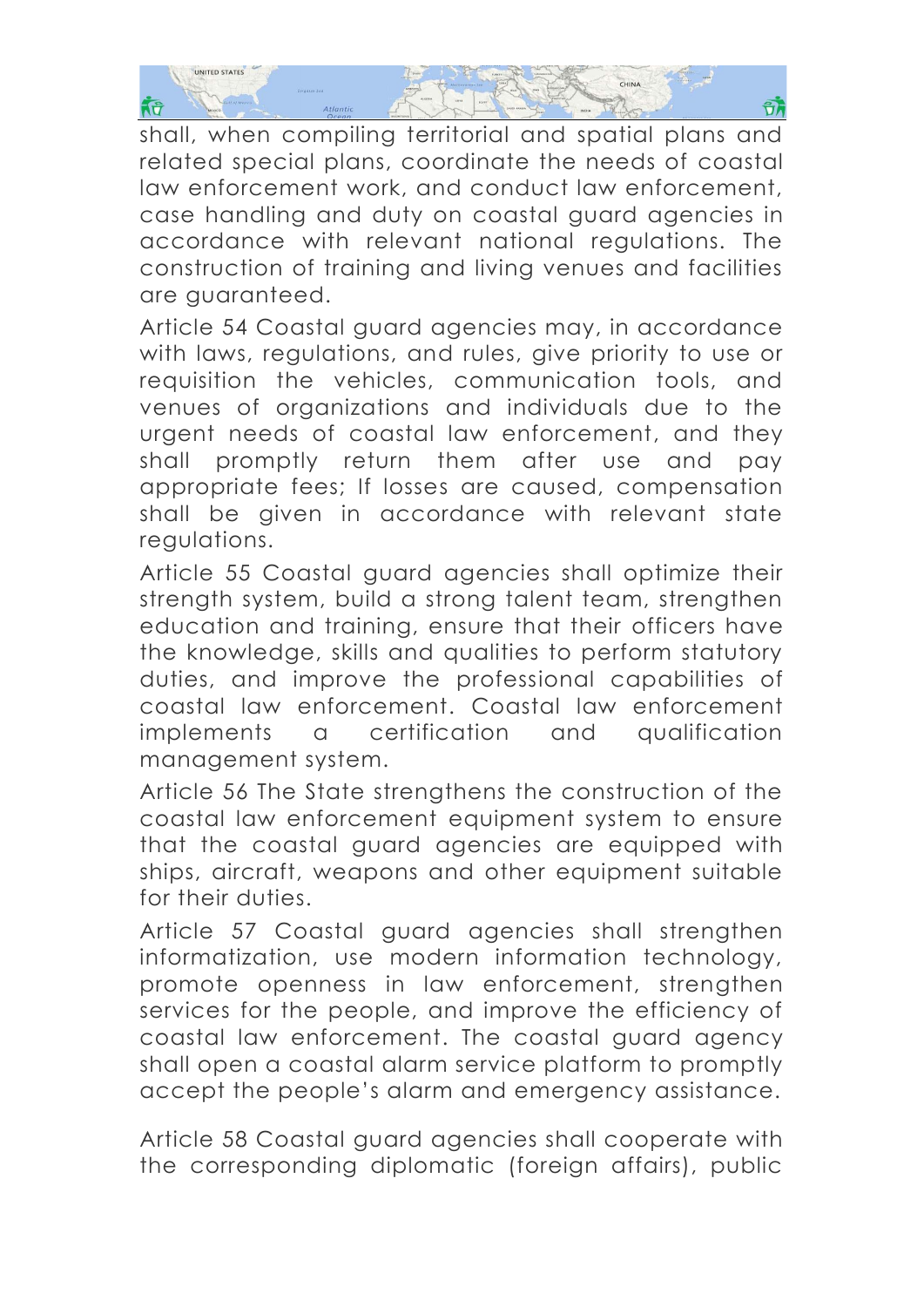

security, natural resources, ecological environment, transportation, fishery and fishery administration, emergency management, customs and other competent departments, as well as the relevant departments of the People's Court, the People's Procuratorate and the military. Establish a mechanism for information sharing and work collaboration. Relevant competent departments shall provide coastal guard agencies with information services and technical support such as basic data, administrative licenses, and administrative management policies related to coastal law enforcement in a timely manner.

The coastal guard agency shall provide data and information on coastal supervision and inspection, investigation and punishment of illegal crimes, etc., to the relevant competent authorities in a timely manner, and cooperate with the relevant competent authorities to do a good job of coastal administrative management. Coastal guard agencies impose administrative penalties in accordance with the law and believe that the licenses need to be revoked, they shall transfer the relevant materials to the license-issuing organs for processing.

Article 59 Coastal guard agencies may submit requests for assistance to relevant competent authorities due to their needs for coastal law enforcement. If the request for assistance falls within the scope of the relevant competent authority, the relevant competent authority shall cooperate.

Article 60 For illegal perpetrators and foreigners who have been detained for review in accordance with the law, as well as criminal suspects for criminal detention or arrest, Coastal guard agencies shall send to the detention center or detention center where the coastal guard agency is located,

Article 61 Coastal guard agencies shall properly keep the property involved in the case seized or detained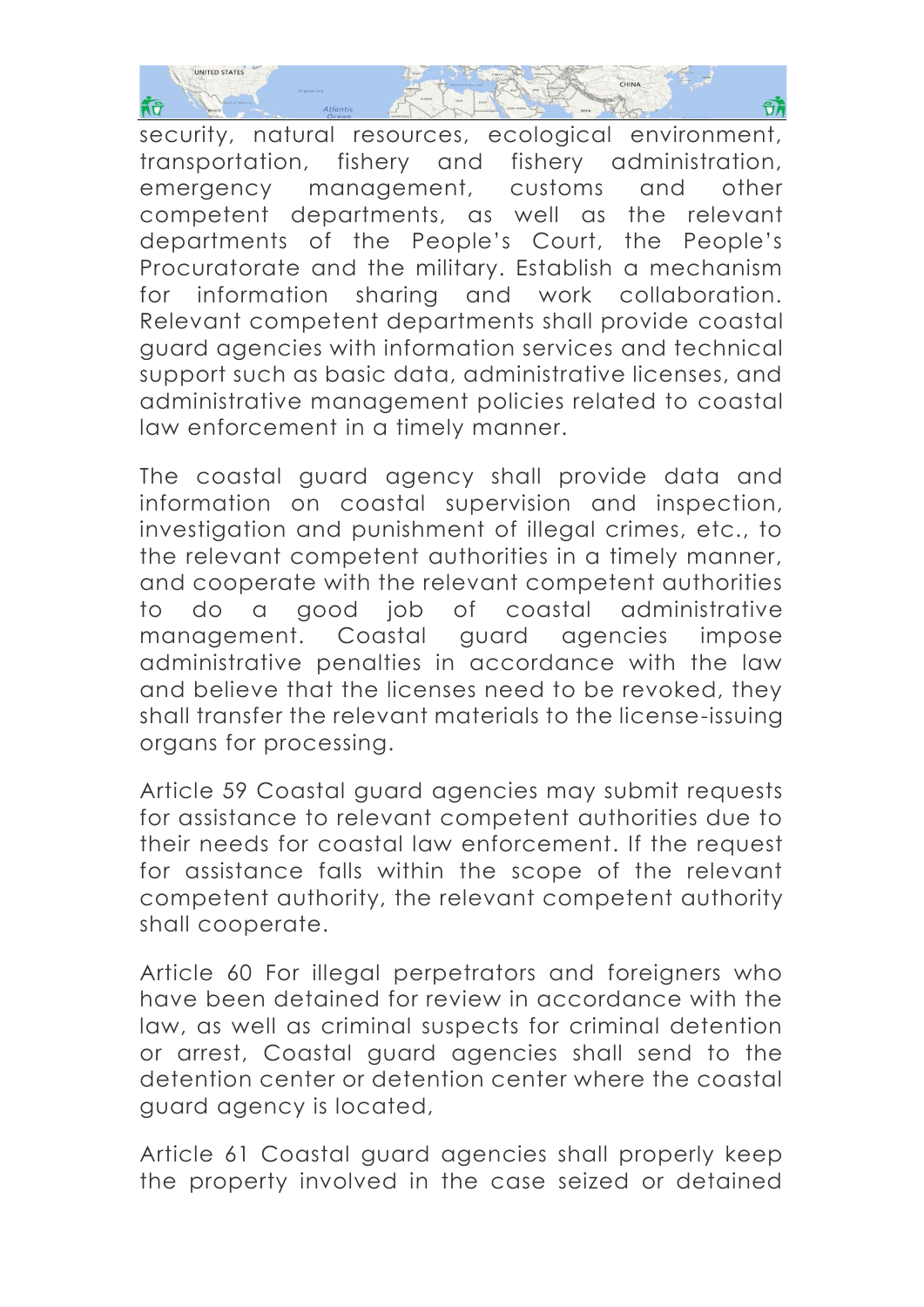

according to law, and shall not damage or dispose of them without authorization. However, the following goods and articles may be auctioned or sold in accordance with the law with the approval of the person in charge of the Coastal guard Agency with the approval of the municipal coastal guard bureau and the owner shall be notified. If the owner is uncertain, the other parties shall be notified

(1) Dangerous goods such as refined oil;

(2) It is not suitable for long-term preservation, such as fresh, perishable, and easily invalid;

(3) Long-term non-use of vehicles, ships, etc., which are likely to cause mechanical performance degradation and devaluation;

(4) The size is huge and difficult to keep;

(5) The owner applies for first auction or sale.

The auction or sale proceeds shall be temporarily kept by the coastal guard agency, and shall be handled in accordance with relevant state regulations after the case is closed.

Article 62 For the property involved in the case that should be returned to the owner or other parties, the coastal guard agency shall notify the owner or other parties to collect it within six months; if the owner is uncertain, it shall notify the owner to claim it by means of an announcement. If no one claims it within six months after the notice to the owner, other parties or the announcement, the property shall be treated as unowned property, and the proceeds shall be turned over to the state treasury after auction or sale in accordance with the law. In case of special circumstances, the processing can be postponed, and the extension period shall not exceed three months.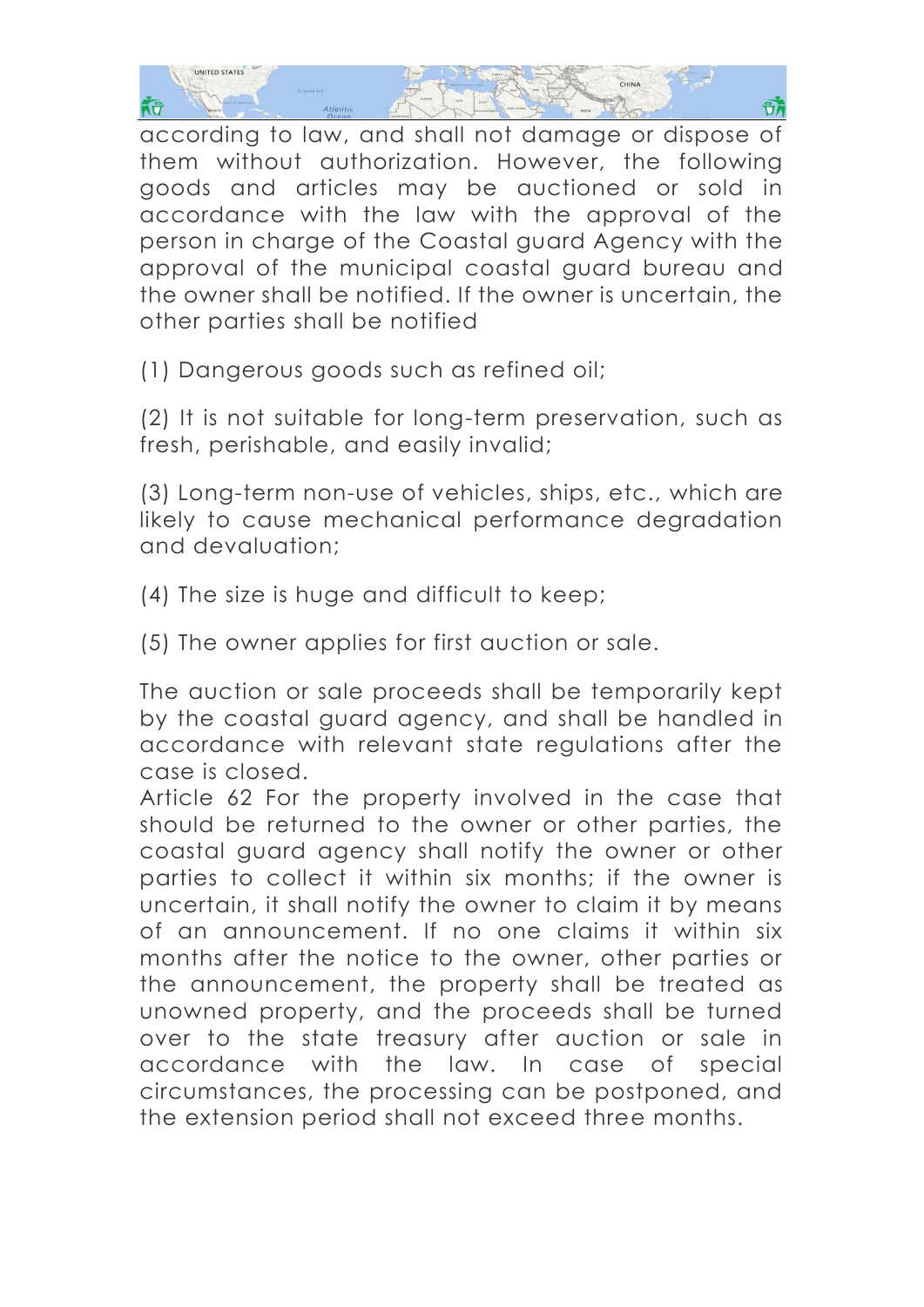

Article 63 The China Coast Guard shall carry out international cooperation in coastal law enforcement in accordance with international conventions concluded or acceded to by the People's Republic of China or in accordance with the principle of reciprocity and mutual benefit; organize or participate in the implementation of relevant coastal law enforcement international treaties within the prescribed powers, and negotiate Sign coastal law enforcement cooperation documents.

Article 64 The main tasks of coastal guard agencies to carry out coastal law enforcement international cooperation are to participate in the handling of foreign-related coastal emergencies, coordinate and resolve coastal law enforcement disputes, manage coastal crises, and cooperate with foreign coastal law enforcement agencies and relevant international organizations to combat coastal illegal and criminal activities , To protect marine resources and the environment, and jointly maintain international and regional marine public security and order.

Article 65 Coastal guard agencies may carry out the following international cooperation on coastal law enforcement with foreign coastal law enforcement agencies and relevant international organizations

(1) Establishing bilateral and multilateral coastal law enforcement cooperation mechanisms and participating in activities of coastal law enforcement cooperation mechanisms;

(2) Exchange and share coastal law enforcement intelligence information;

(3) Joint coastal patrols, inspections, drills and training;

(4) Education and training exchanges;

(5) Dispatch liaison personnel for international cooperation in coastal law enforcement;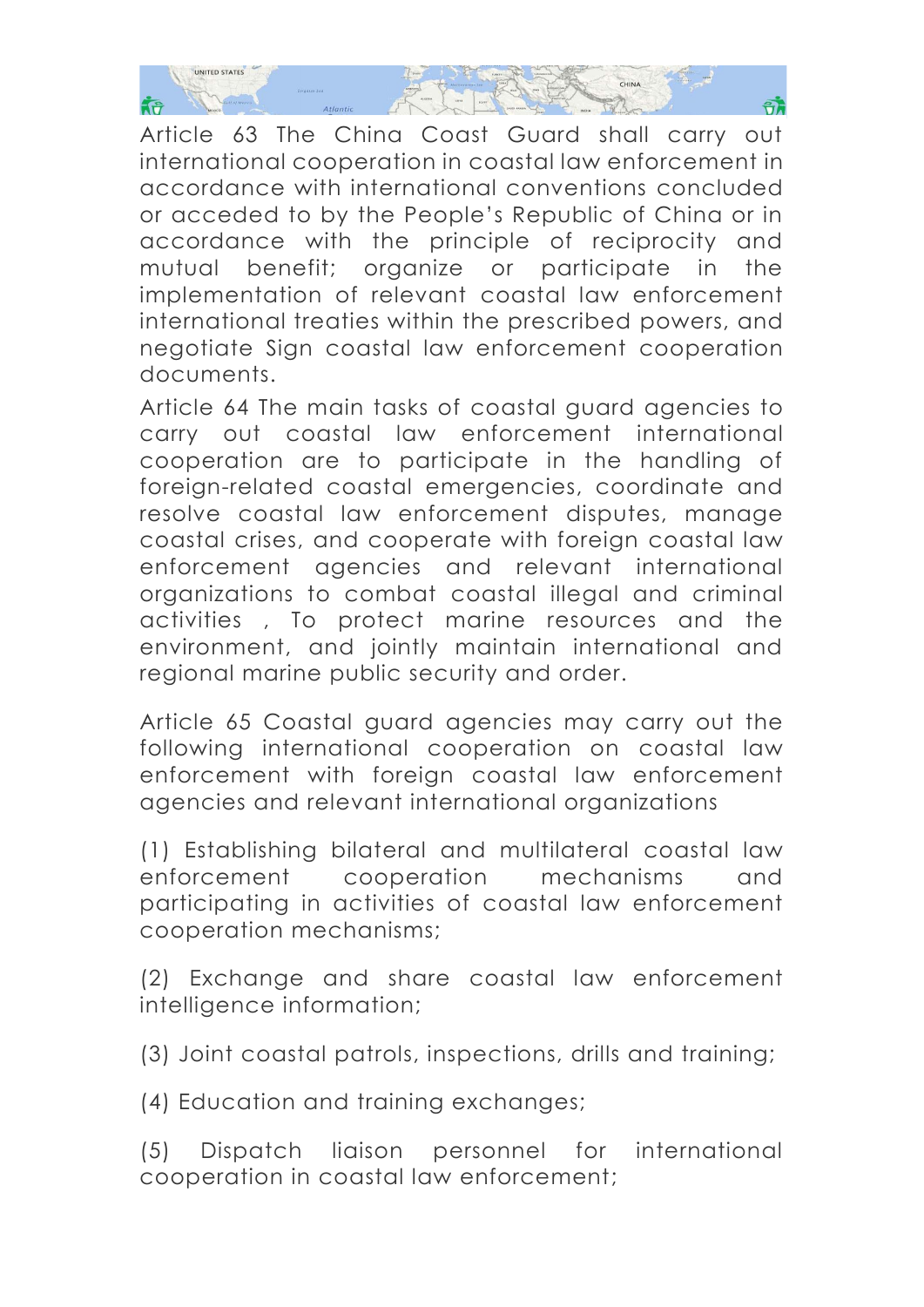

(6) Other coastal law enforcement international cooperation activities.

Article 66 Coastal guard agencies and their officers shall perform their duties and exercise their powers in accordance with the conditions, powers and procedures stipulated by laws and regulations, and shall not abuse their powers, neglect their duties, engage in malpractices for personal gain, or infringe the lawful rights and interests of organizations and individuals.

Article 67 Coastal guard agencies shall respect and protect citizens, legal persons and other organizations' rights to know, participate and supervise the law enforcement work of coastal guard agencies in accordance with the law, and enhance the transparency and credibility of law enforcement. Coastal guard agencies shall disclose coastal law enforcement information in accordance with the law.

Article 68 Inquiries, interrogations, continued crossexaminations, identification of criminal suspects by coastal guard agencies, security inspections, information collection and other law enforcement activities of criminal suspects shall be conducted in the case-handling premises. Except in cases where inquiries or interrogations must be conducted on the spot in an emergency, or in other situations where it is not appropriate to conduct inquiries or interrogations in the case-handling place. The coastal guard agency shall, in the form of text, audio and video, etc., record the entire process of coastal law enforcement activities in accordance with relevant national regulations and archive them.

Article 69 Coastal guard agencies and their officers carry out coastal law enforcement work and accept the supervision of Prosecutors organs and military supervisory organs in accordance with the law.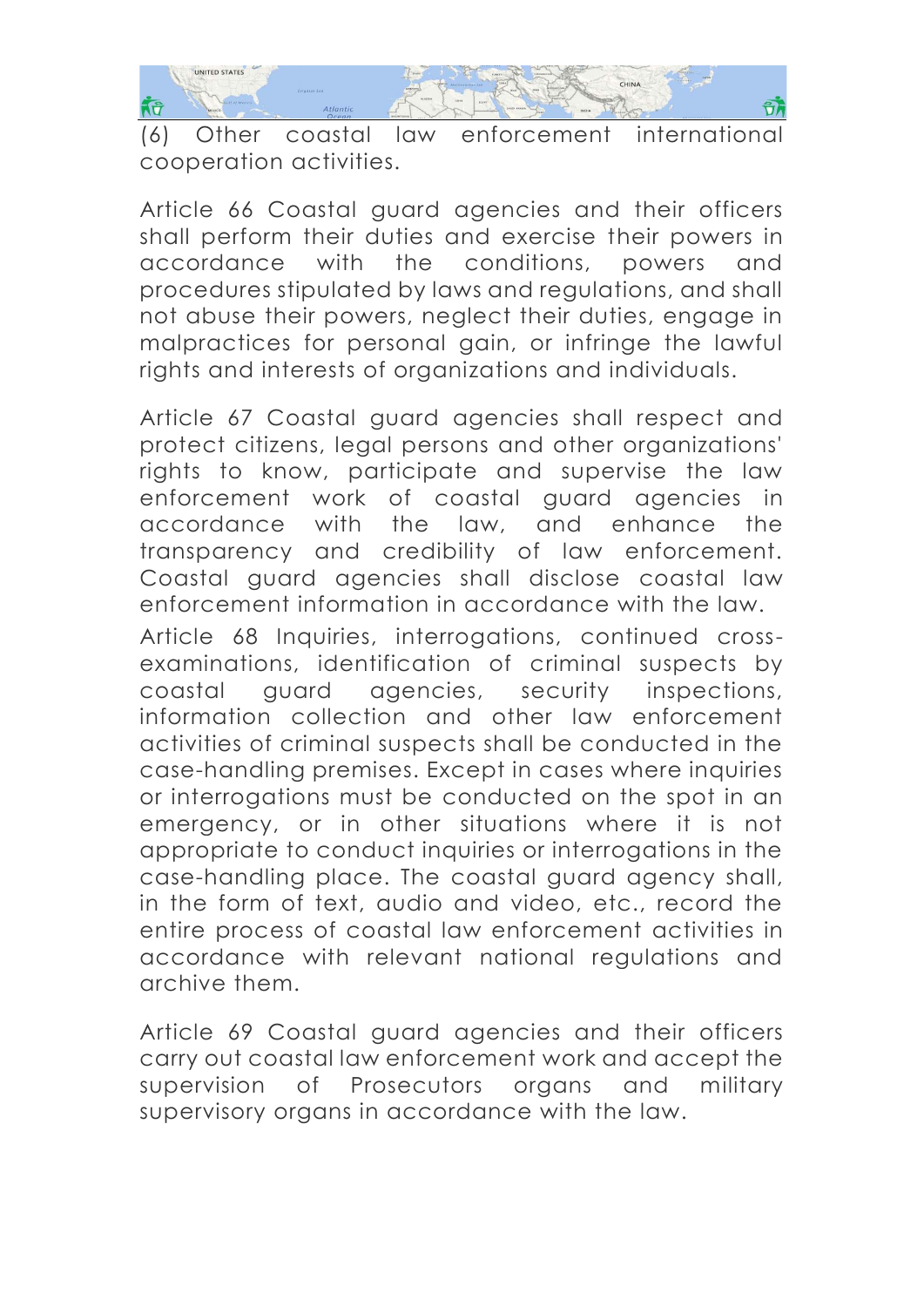

Article 70 The People's Government and its relevant departments, citizens, legal persons and other organizations shall have the right to report and accuse the coastal guard agencies and their officers of violations of laws and disciplines. Any ongoing violations of laws, disciplines, or dereliction of duty by coastal guard agencies and their officers can be reported through the coastal alarm service platform.

No agency or individual may suppress or retaliate against citizens, legal persons, and other organizations that report, accuse, or complain in accordance with the law.

Article 71 The higher-level coastal guard agency shall supervise the coastal law enforcement work of the lower-level coastal guard agency, and if the handling measures or decisions made by it are found to be wrong, it shall have the right to cancel or change or order the lower-level coastal guard agency to cancel or change; If they fail to perform their legal duties, they have the right to order them to perform according to law.

Article 72 The China Coast Guard shall establish and complete a supervision mechanism for coastal law enforcement and a system of accountability for law enforcement faults.

Article 73 Any of the following acts that hinder the coastal guard agency and its officers from performing their duties in accordance with the law shall be imposed by the public security organ or the coastal guard agency in accordance with the provisions of the Law of the People's Republic of China on Public Security Administration Punishments on obstructing people's guard from performing their duties in accordance with the law Penalties

(1) Insulting, threatening, besieging, intercepting, or attacking the officers of the coastal guard agency;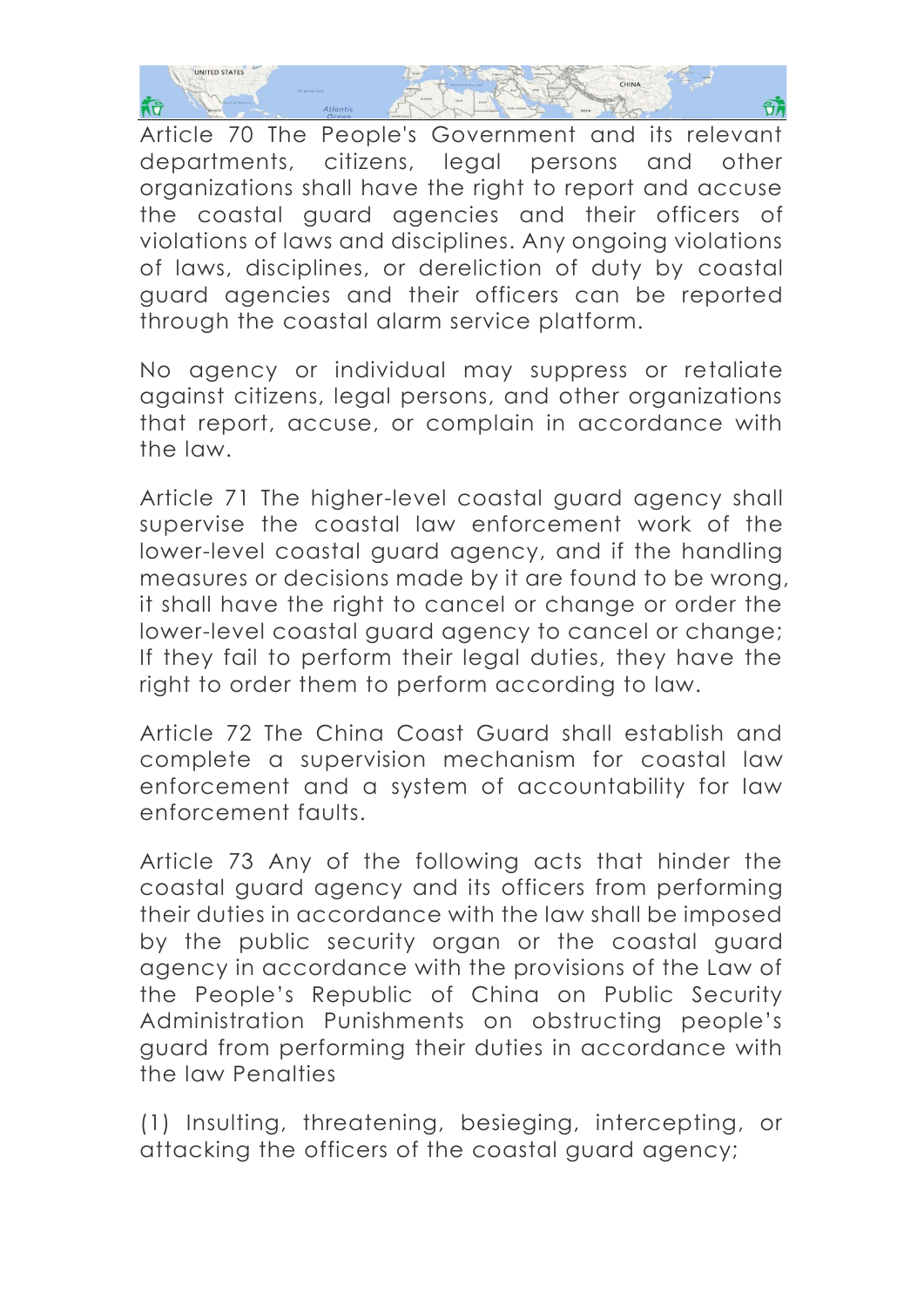

(2) Obstructing investigation and evidence collection;

(3) Forcibly breaking into the temporary coastal security zone;

(4) Obstructing the execution of missions such as pursuit, inspection, search, rescue, and security;

(5) Obstructing the passage of law enforcement ships, aircraft, vehicles and personnel;

(6) Using dangerous driving, setting up obstacles, etc. to drive the ship to escape, endangering the safety of law enforcement ships and personnel;

(7) Other acts that seriously hinder the performance of duties by the coast guard agency and its officers.

Article 74 In the performance of their duties, the officers of the coastal guard agency commits one of the following acts, and shall be punished in accordance with the relevant regulations of the Central Military Commission

(1) Disclosure of state secrets, commercial secrets and personal privacy;

(2) Falsifying, concealing the facts of the case, sheltering or condoning illegal and criminal activities;

(3) Extorting a confession by torture or corporal punishment or torture of suspects in violation of the law;

(4) Using guard equipment or weapons in violation of regulations;

(5) Illegal deprivation or restriction of personal freedom, illegal inspection or search of persons, goods, articles, vehicles, residences or places;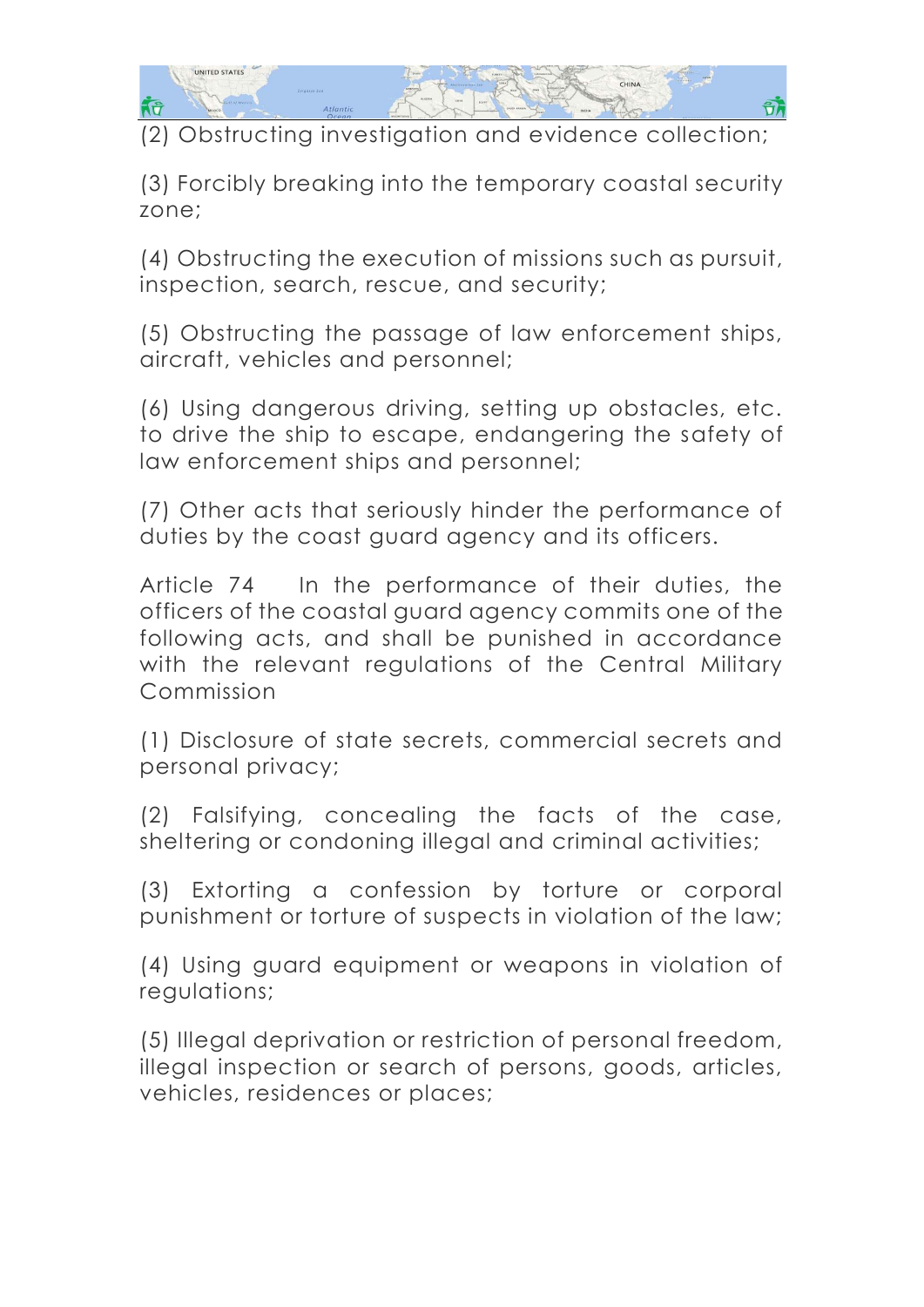

(6) Extortion, soliciting or accepting bribes, or accepting a treat or gift from the parties and their agents;

(7) Illegal implementation of administrative penalties, administrative enforcement, criminal enforcement measures or collection of fees;

(8) Dereliction of duty and failure to perform legal obligations;

(9) Other violations of law and discipline.

Article 75 Anyone who violates the provisions of this law and constitutes a crime shall be investigated for criminal responsibility in accordance with the law.

Article 76 Organizations and individuals who are dissatisfied with the administrative actions taken by the coastal guard agency shall have the right to apply for administrative reconsideration to the higher-level coastal guard agency in accordance with the "Administrative Reconsideration Law of the People's Republic of China"; Or according to the provisions of the Law, an administrative lawsuit shall be filed in a people's court with jurisdiction.

Article 77 Coastal guard agencies and their officers who illegally exercise their powers and infringe on the lawful rights and interests of organizations and individuals shall provide compensation in accordance with the "National Compensation Law of the People's Republic of China" and other relevant laws and regulations.

Article 78 The define of the following terms in this law are

(1) Provincial Coastal Guard Bureau refers to the Coastal Guard Bureau directly under the leadership of the China Coastal Guard Bureau and established in coastal provinces, autonomous regions, and municipalities directly under the Central Government; Municipal Coastal Guard Bureau refers to the Coastal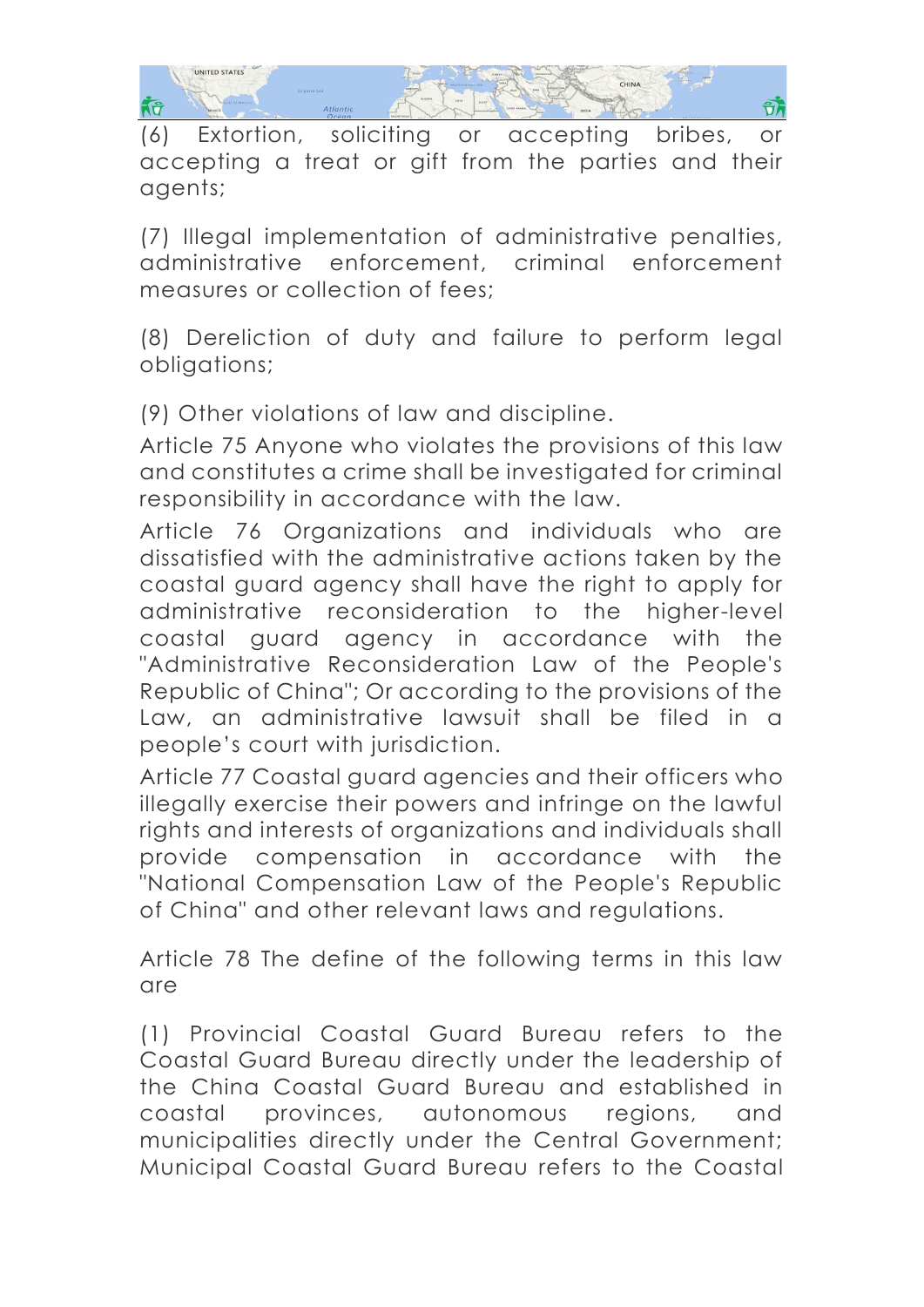

Guard Bureau headed by the Provincial Coastal Guard Bureau in coastal provinces, autonomous regions and municipalities directly under the Central Government; Coastal guard stations established in cities under the jurisdiction of provinces, autonomous regions and municipalities directly under the Central Government; Coastal guard workstations usually refer to grass-roots coastal guard agencies established in coastal countylevel administrative regions under the leadership of municipal coastal guard bureaus.

(2) Vessel refers to all kinds of mobile devices such as drainage or non-drainage ships, boats, rafts, water vehicles, submersibles, etc., excluding offshore oil and natural gas operation platforms.

Article 79 Where a foreign country adopts discriminatory prohibitions, restrictions or other special measures against Chinese citizens, legal persons and other organizations in coastal law enforcement, the coastal guard agency may take corresponding reciprocal measures in accordance with relevant national regulations.

Article 80 The law enforcement measures for the protection of the rights of ships provided for in this Law shall apply to various fixed or floating buildings, installations, and fixed or mobile platforms at sea.

Article 81 In accordance with laws, regulations, and international treaties that China has concluded and participated in, when coastal guard agencies perform law enforcement tasks in areas outside the jurisdiction of China, the relevant procedures may refer to the relevant provisions of this law.

Article 82 In accordance with laws, administrative regulations, and the decisions of the State Council and the Central Military Commission, the China Coast Guard shall formulate rules and regulations on coastal law